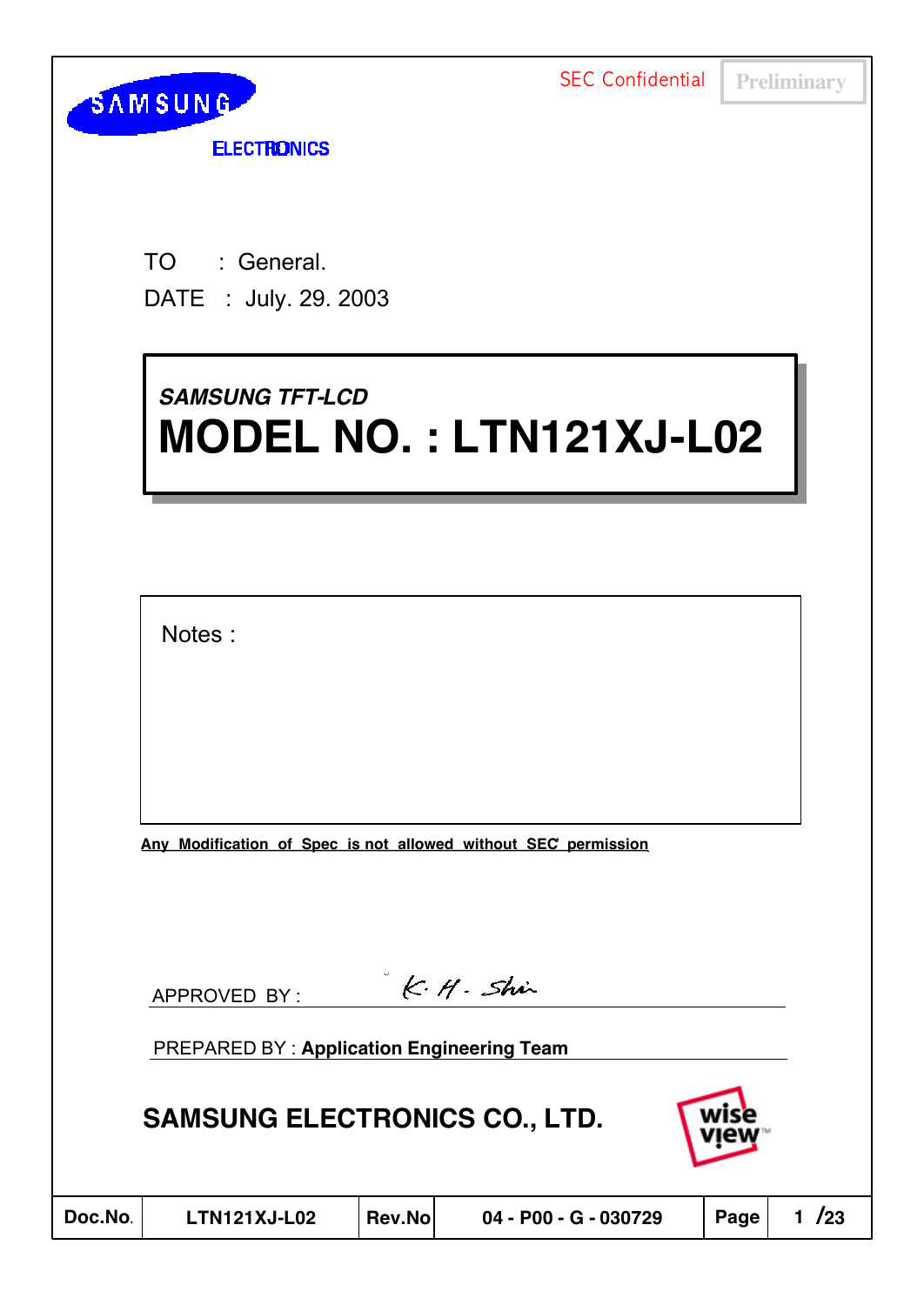**SEC Confidential Preliminary CONTENTS** Revision History General Description 1. Absolute Maximum Ratings 1.1 Absolute Ratings Of Environment 1.2 Electrical Absolute Ratings 2. Optical Characteristics 3. Electrical Characteristics 3.1 TFT LCD Module 3.2 Back-light Unit 4. Block Diagram 4.1 TFT LCD Module 4.2 Back-light Unit 5. Input Terminal Pin Assignment 5.1 Input Signal & Power 5.2 LVDS Interface 5.3 Back-light Unit 5.4 Timing Diagrams of LVDS For Transmitting 5.5 Input Signals, Basic Display Colors and Gray Scale of Each Color. 5.6 Pixel format 6. Interface Timing 6.1 Timing Parameters 6.2 Timing Diagrams of interface Signal 6.3 Power ON/OFF Sequence 7. Outline Dimension 8. General Precautions - - - - - - - - - - - - - - - - - - - ( 3 ) - - - - - - - - - - - - - - - - - - - ( 4 ) - - - - - - - - - - - - - - - - - - - ( 5 ) - - - - - - - - - - - - - - - - - - - ( 7 ) - - - - - - - - - - - - - - - - - - - ( 10 ) - - - - - - - - - - - - - - - - - - - ( 13 ) - - - - - - - - - - - - - - - - - - - ( 14 ) - - - - - - - - - - - - - - - - - - - ( 19 ) - - - - - - - - - - - - - - - - - - - ( 21 ) - - - - - - - - - - - - - - - - - - - ( 22 )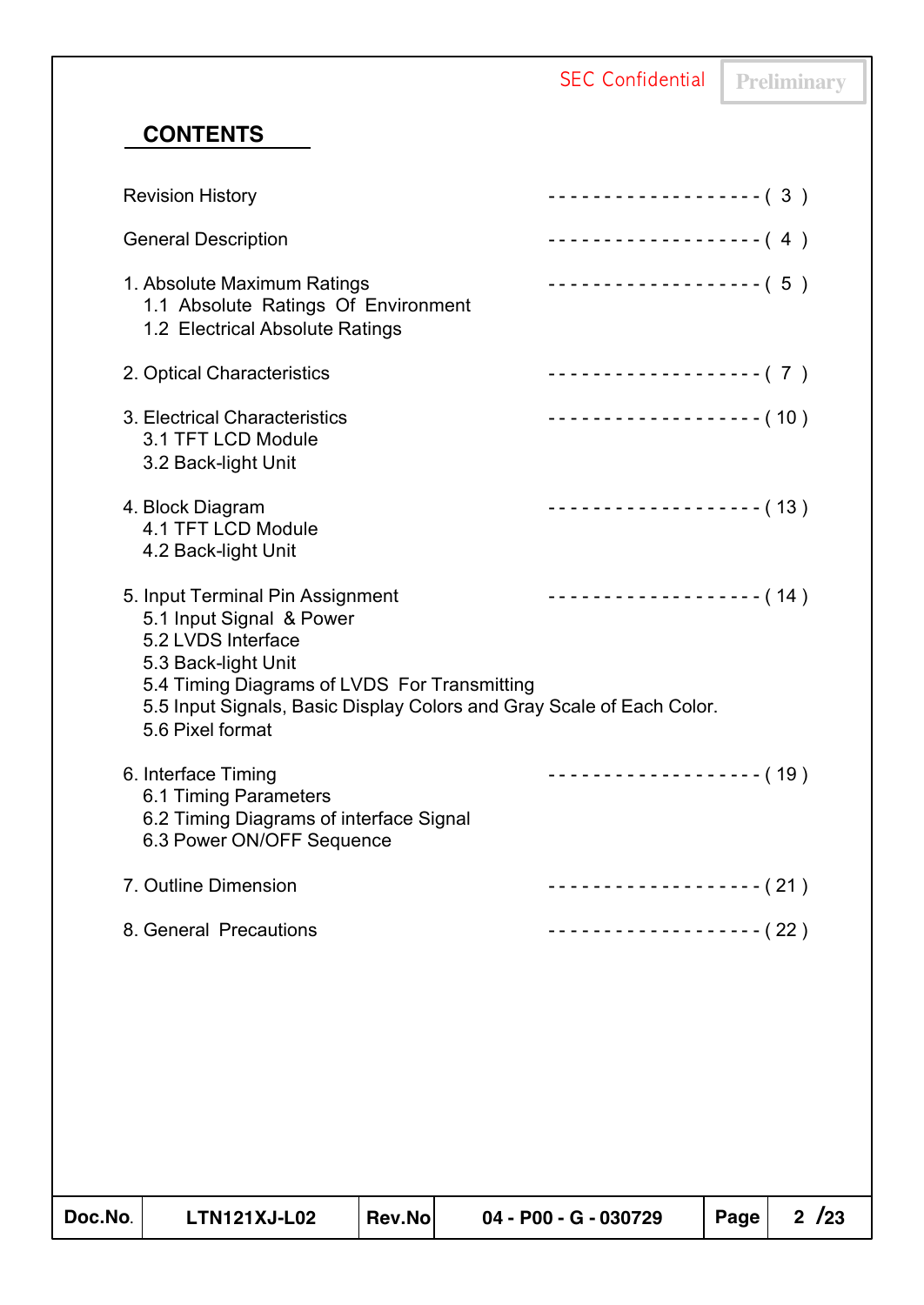|                |         |                     |        | <b>Revision History</b>             | nfidential |      | <b>Preliminary</b> |
|----------------|---------|---------------------|--------|-------------------------------------|------------|------|--------------------|
| <b>Date</b>    | Rev.No. | Page                |        | <b>Summary</b>                      |            |      |                    |
| July, 29, 2003 | P00     | $\mathsf{All}$      |        | LTN121XJ-L02 MODEL IS FIRST ISSUED. |            |      |                    |
|                |         |                     |        |                                     |            |      |                    |
|                |         |                     |        |                                     |            |      |                    |
|                |         |                     |        |                                     |            |      |                    |
|                |         |                     |        |                                     |            |      |                    |
|                |         |                     |        |                                     |            |      |                    |
|                |         |                     |        |                                     |            |      |                    |
|                |         |                     |        |                                     |            |      |                    |
|                |         |                     |        |                                     |            |      |                    |
|                |         |                     |        |                                     |            |      |                    |
|                |         |                     |        |                                     |            |      |                    |
|                |         |                     |        |                                     |            |      |                    |
|                |         |                     |        |                                     |            |      |                    |
|                |         |                     |        |                                     |            |      |                    |
|                |         |                     |        |                                     |            |      |                    |
|                |         |                     |        |                                     |            |      |                    |
|                |         |                     |        |                                     |            |      |                    |
|                |         |                     |        |                                     |            |      |                    |
|                |         |                     |        |                                     |            |      |                    |
|                |         |                     |        |                                     |            |      |                    |
|                |         |                     |        |                                     |            |      |                    |
|                |         |                     |        |                                     |            |      |                    |
|                |         |                     |        |                                     |            |      |                    |
|                |         |                     |        |                                     |            |      |                    |
| Doc.No.        |         | <b>LTN121XJ-L02</b> | Rev.No | 04 - P00 - G - 030729               |            | Page | $3 / 23$           |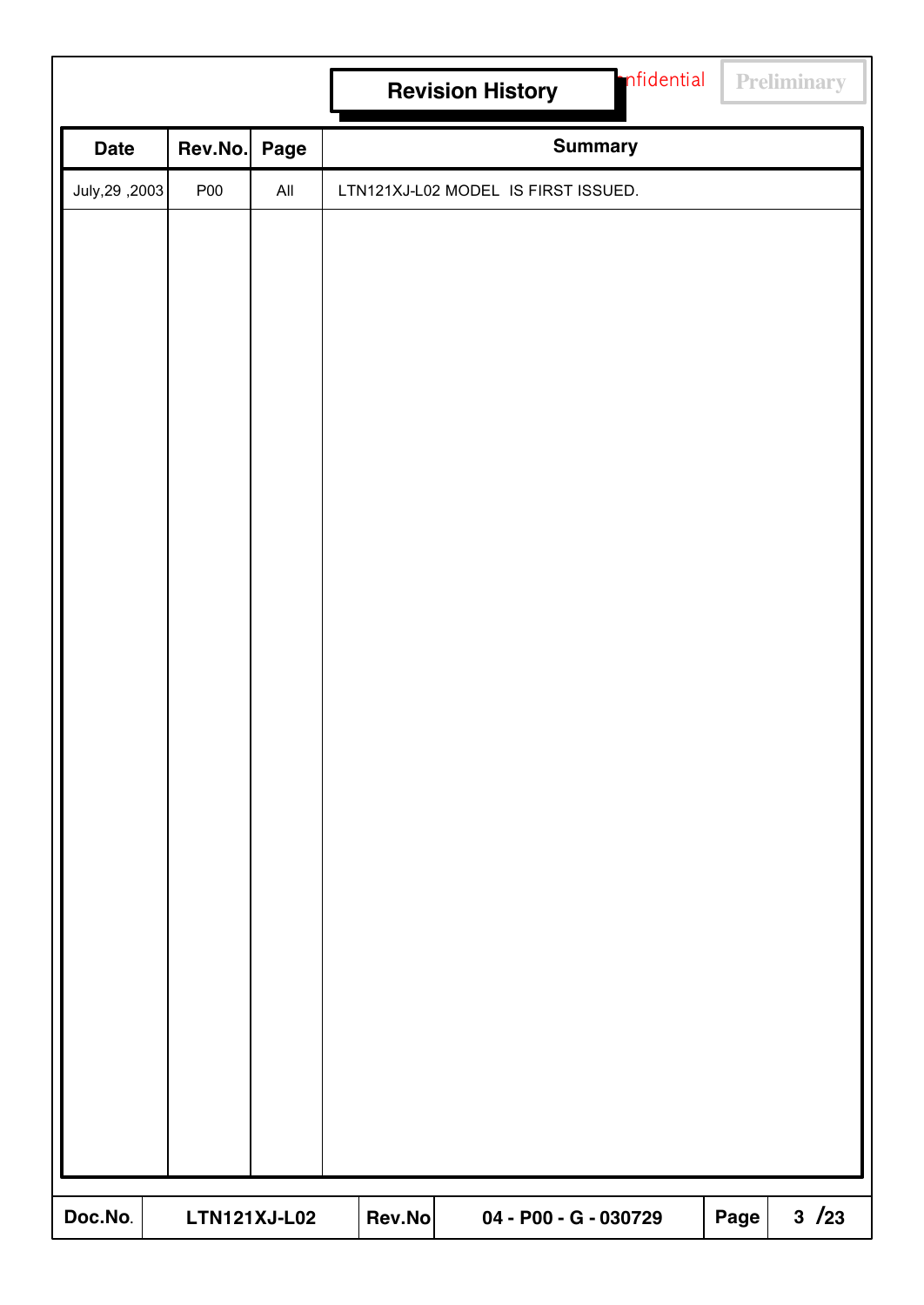## **GENERAL DESCRIPTION**

### **DESCRIPTION**

LTN121XJ-L02 is a color active matrix TFT (Thin Film Transistor) liquid crystal display (LCD)that uses amorphous silicon TFT as a switching devices. This model is composed of a TFTLCD panel, a driver circuit and a back-light system. The resolution of a 12.1 ″ contains 1024 x 768 pixels and can display up to 262,144colors.

6 o'clock direction is the optimum viewing angle.

### FEATURES

- Ultra Thin and light weight
- High contrast ratio
- XGA (1024x768 pixels) resolution
- Low power consumption
- DE (Data enable) only mode.
- 3.3V LVDS Interface with 1 pixel / clock
- EDID

### APPLICATIONS

- Notebook PC and desktop monitors
- Display terminals for AV application products
- Monitors for Industrial machine
- If the usage of this product is not for PC application, but for others, please contact SEC.

| Doc.No.<br><b>LTN121XJ-L02</b> |                                | Rev.No                                 | 04 - P00 - G - 030729 | Page        | 4/23 |
|--------------------------------|--------------------------------|----------------------------------------|-----------------------|-------------|------|
|                                | Surface treatment              |                                        |                       |             |      |
|                                | Display Mode<br>Normally white |                                        |                       |             |      |
|                                | Pixel pitch                    | $0.240(H) \times 0.240(V)$ (TYP.)      |                       |             |      |
|                                | Pixel arrangement              | <b>RGB</b> vertical stripe             |                       |             |      |
|                                | Number of pixel                | 1024 x 768 (XGA)                       | pixel                 |             |      |
|                                | Display colors                 | 262,144                                | Color                 |             |      |
|                                | Driver element                 | a-Si TFT active matrix                 |                       |             |      |
|                                | Display area                   | 245.76(H) x 184.32(V) (12.1" diagonal) | mm                    |             |      |
|                                | <b>ITEM</b>                    | <b>SPECIFICATION</b>                   | <b>UNIT</b>           | <b>NOTE</b> |      |

### GENERAL INFORMATION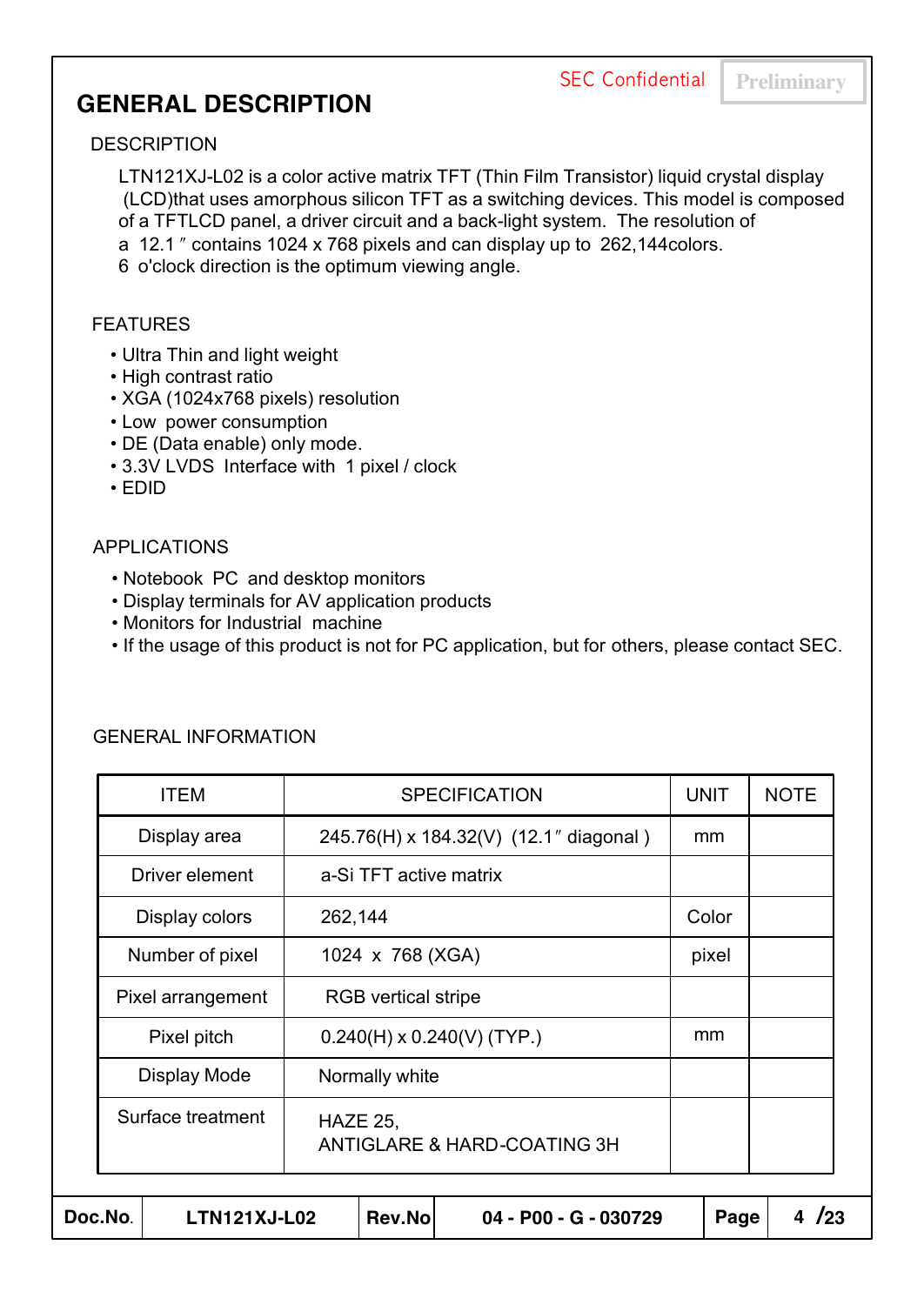### MECHANICAL INFORMATION

| <b>ITEM</b>    |              | MIN.  | TYP.  | MAX.  | <b>NOTE</b>       |
|----------------|--------------|-------|-------|-------|-------------------|
| Horizontal (H) |              | 260.5 | 261.0 | 261.5 |                   |
| Module<br>size | Vertical (V) | 198.5 | 199.0 | 199.5 |                   |
|                | Depth (D)    | -     | 4.7   | 5.0   | (1)               |
| Weight         |              |       | 280   | 290   | g (with Inverter) |

Note (1) Measurement condition of outline dimension

. Equipment : Vernier Calipers

. Push Force : 500g ⋅f (minimum)

## **1. ABSOLUTE MAXIMUM RATINGS**

### 1.1 ABSOLUTE RATINGS OF ENVIRONMENT

| <b>ITEM</b>                                             | <b>SYMBOL</b> | MIN.  | MAX. | UNIT        | <b>NOTE</b> |
|---------------------------------------------------------|---------------|-------|------|-------------|-------------|
| Storage temperature                                     | <b>STG</b>    | $-25$ | 60   | $^{\circ}C$ | ′1)         |
| Operating temperature<br>(Temperature of glass surface) | OPR           |       | 50   | °C          | '1)         |
| Shock (non-operating)                                   | Snop          |       | 220  | G           | (2),(4)     |
| Vibration (non-operating)                               | Vnop          |       | 1.5  | G           | (3),(4)     |

Note (1) Temperature and relative humidity range are shown in the figure below. 90 % RH Max. ( 40 °C ≥ Ta)



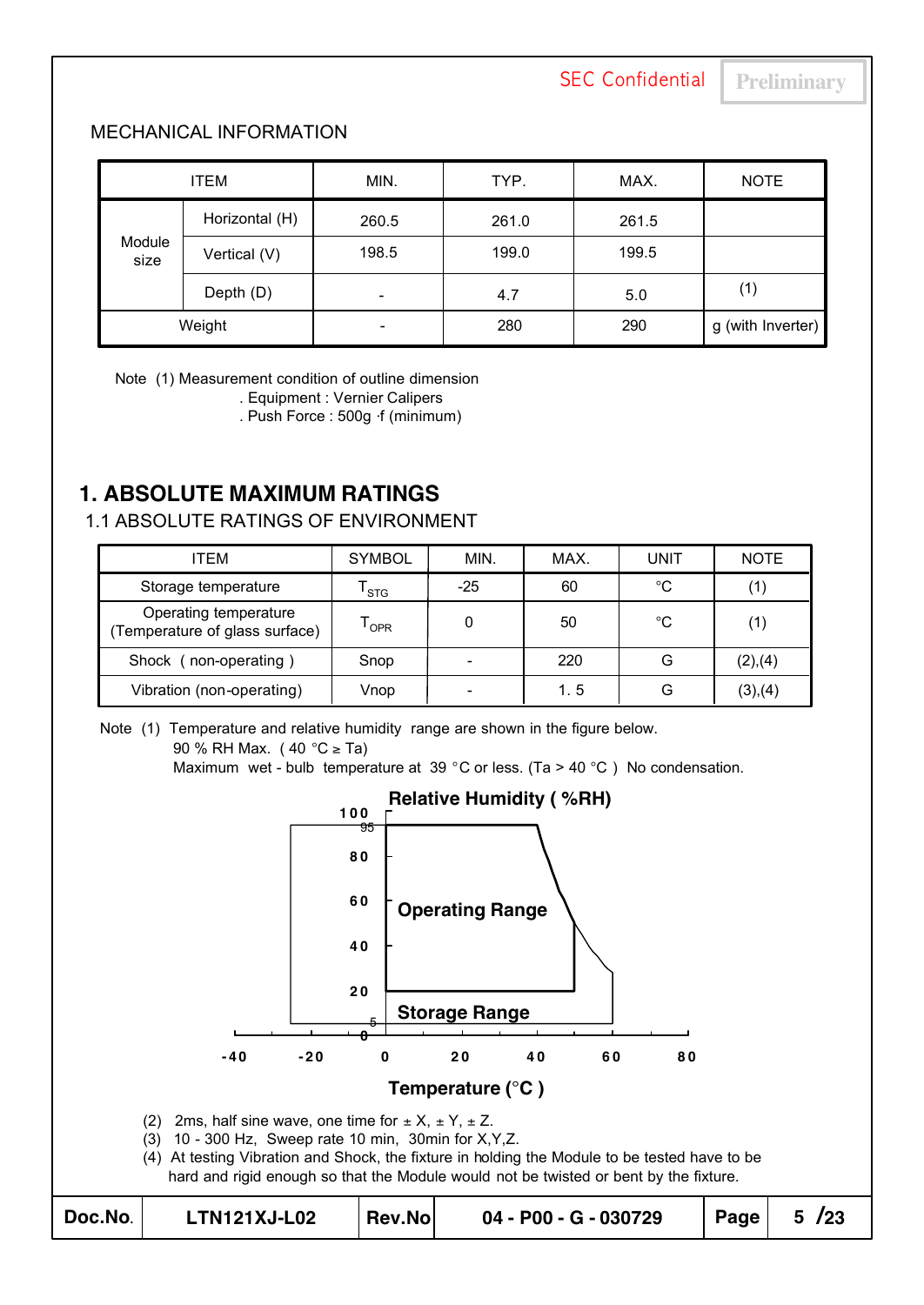## 1.2 ELECTRICAL ABSOLUTE RATINGS

## (1) TFT LCD MODULE  $( Vss = GND = 0 \ V)$

| ITEM                 | <b>SYMBOL</b> | MIN.       | MAX.      | UNIT | <b>NOTE</b> |
|----------------------|---------------|------------|-----------|------|-------------|
| Power Supply Voltage | VDD           | $Vss -0.3$ | $VDD+0.3$ |      | 〔1〕         |
| Logic Input Voltage  | Vın           | $Vss -0.3$ | $VDD+0.3$ |      | (1)         |

NOTE (1) Within Ta =  $25 \pm 2$  °C

### (2) BACK-LIGHT UNIT

Ta =  $25 \pm 2$  °C

| ITEM           | <b>SYMBOL</b>   | MIN. | MAX. | UNIT.      | <b>NOTE</b> |
|----------------|-----------------|------|------|------------|-------------|
| Lamp current   | 2.0<br>6.5<br>ᄔ |      |      | mArms      |             |
| Lamp frequency | FL              | 50   | 80   | <b>KHz</b> |             |

NOTE (1) Permanent damage to the device may occur if maximum values are exceeded. Functional operation should be restricted to the conditions described under Normal Operating Conditions.

| Doc.No. | <b>LTN121XJ-L02</b> | Rev.No | 04 - P00 - G - 030729 | $\vert$ Page $\vert$ 6 /23 |
|---------|---------------------|--------|-----------------------|----------------------------|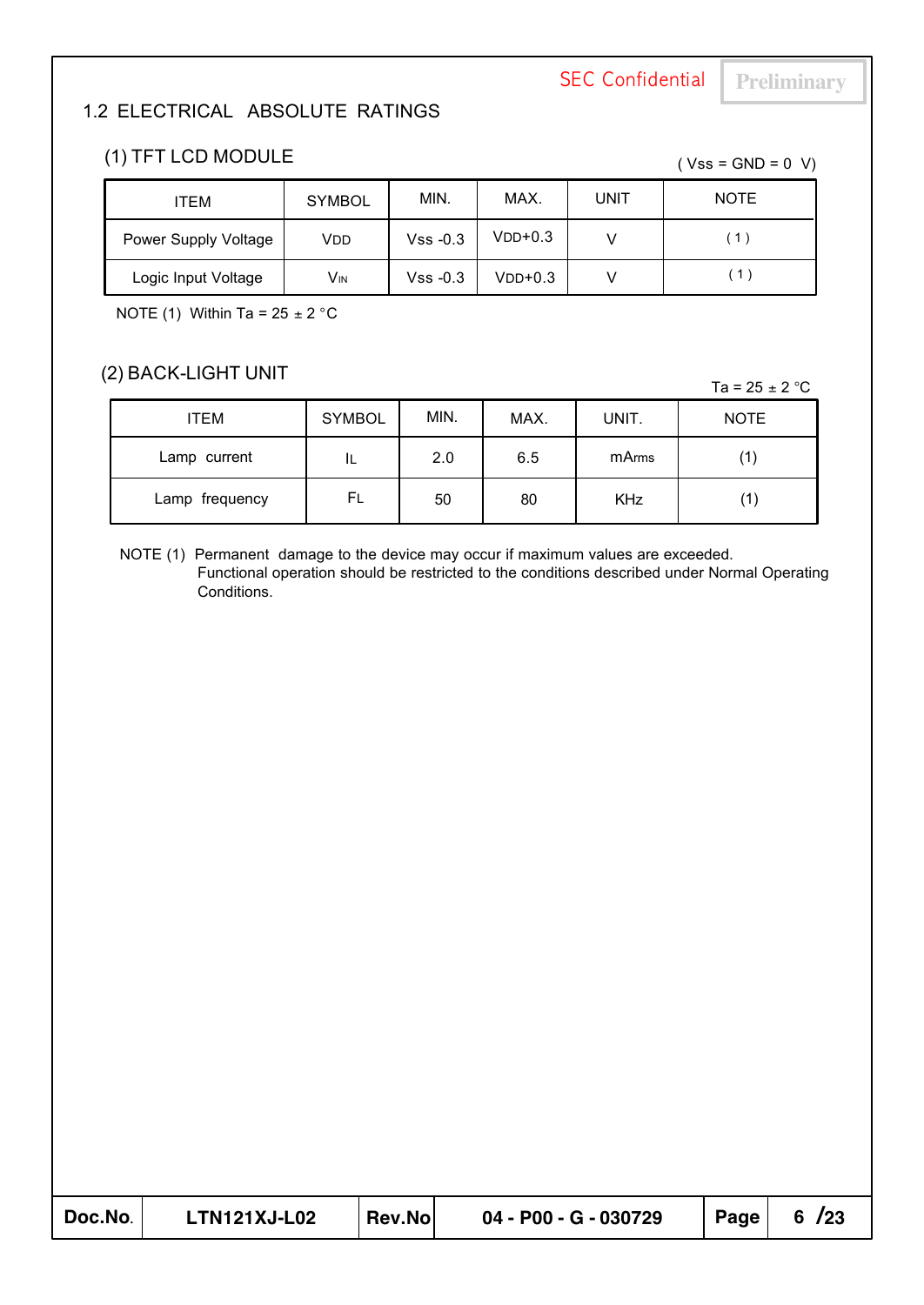The following items are measured under stable conditions. The optical characteristics should be measured in a dark room or equivalent state with the methods shown in Note (5). Measuring equipment : TOPCON BM-5A , PR650

| <b>ITEM</b>                              |                      | <b>SYMBOL</b>                     | <b>CONDITION</b>       | MIN.                     | TYP.                     | MAX.                         | <b>UNIT</b>       | <b>NOTE</b>              |
|------------------------------------------|----------------------|-----------------------------------|------------------------|--------------------------|--------------------------|------------------------------|-------------------|--------------------------|
| <b>Contrast Ratio</b><br>(5 Points)      |                      | <b>CR</b>                         |                        | 300                      | $\overline{\phantom{0}}$ | $\blacksquare$               |                   | (1), (2), (5)            |
| Response                                 | Rising               | $T_{R}$                           |                        |                          | 6                        | 10                           |                   |                          |
| Time at Ta                               | Falling              | <b>TF</b>                         |                        | $\blacksquare$           | 25                       | 30                           | msec              | (1), (3)                 |
| Average Luminance<br>of White (5 Points) |                      | $Y_{L,AVE}$                       | $\phi = 0$ ,           | 127.5                    | 150                      | $\overline{\phantom{a}}$     | cd/m <sup>2</sup> | (1), (4)<br>$IL = 6.0mA$ |
|                                          | Red                  | Rx                                | $\theta = 0$           | 0.550                    | 0.580                    | 0.610                        |                   |                          |
|                                          |                      | $R_Y$                             | Normal                 | 0.310                    | 0.340                    | 0.370                        |                   |                          |
|                                          | Green                | $G_X$                             | Viewing<br>Angle       | 0.280                    | 0.310                    | 0.340                        |                   | Measured by              |
| Color<br>Chromaticity                    |                      | $G_Y$                             |                        | 0.520                    | 0.550                    | 0.580                        |                   | PR 650                   |
| (CIE)                                    | <b>Blue</b><br>White | Bx                                |                        | 0.125                    | 0.155                    | 0.185                        |                   |                          |
|                                          |                      | BY                                |                        | 0.125                    | 0.155                    | 0.185                        |                   | (1), (5)                 |
|                                          |                      | Wx                                |                        | 0.283                    | 0.313                    | 0.343                        |                   |                          |
|                                          |                      | WY                                |                        | 0.299                    | 0.329                    | 0.359                        |                   |                          |
|                                          |                      | $\theta$ $\scriptstyle\mathsf{L}$ |                        | 40                       | $\overline{\phantom{a}}$ | $\overline{\phantom{a}}$     |                   |                          |
| Viewing<br>Angle                         | Hor.                 | $\theta$ R                        | CR(at<br>center point) | 40                       | $\overline{\phantom{a}}$ | $\overline{\phantom{a}}$     |                   |                          |
|                                          |                      | $\phi$ H                          | $\geq 10$              | 10                       | $\blacksquare$           | $\qquad \qquad \blacksquare$ | Degrees           |                          |
|                                          | Ver.                 | $\phi L$                          |                        | 30                       | $\blacksquare$           | $\overline{\phantom{0}}$     |                   |                          |
| 13 Points<br>White Variation             |                      | $\delta L$                        |                        | $\overline{\phantom{a}}$ | $\overline{\phantom{a}}$ | 1.65                         |                   | (6)                      |
|                                          |                      |                                   |                        |                          |                          |                              |                   |                          |

\* Ta =  $25 \pm 2^{\circ}$ C, VDD=3.3V, fv= 60Hz, fDCLK=65MHz, IL = 6.0mA

**2. OPTICAL CHARACTERISTICS**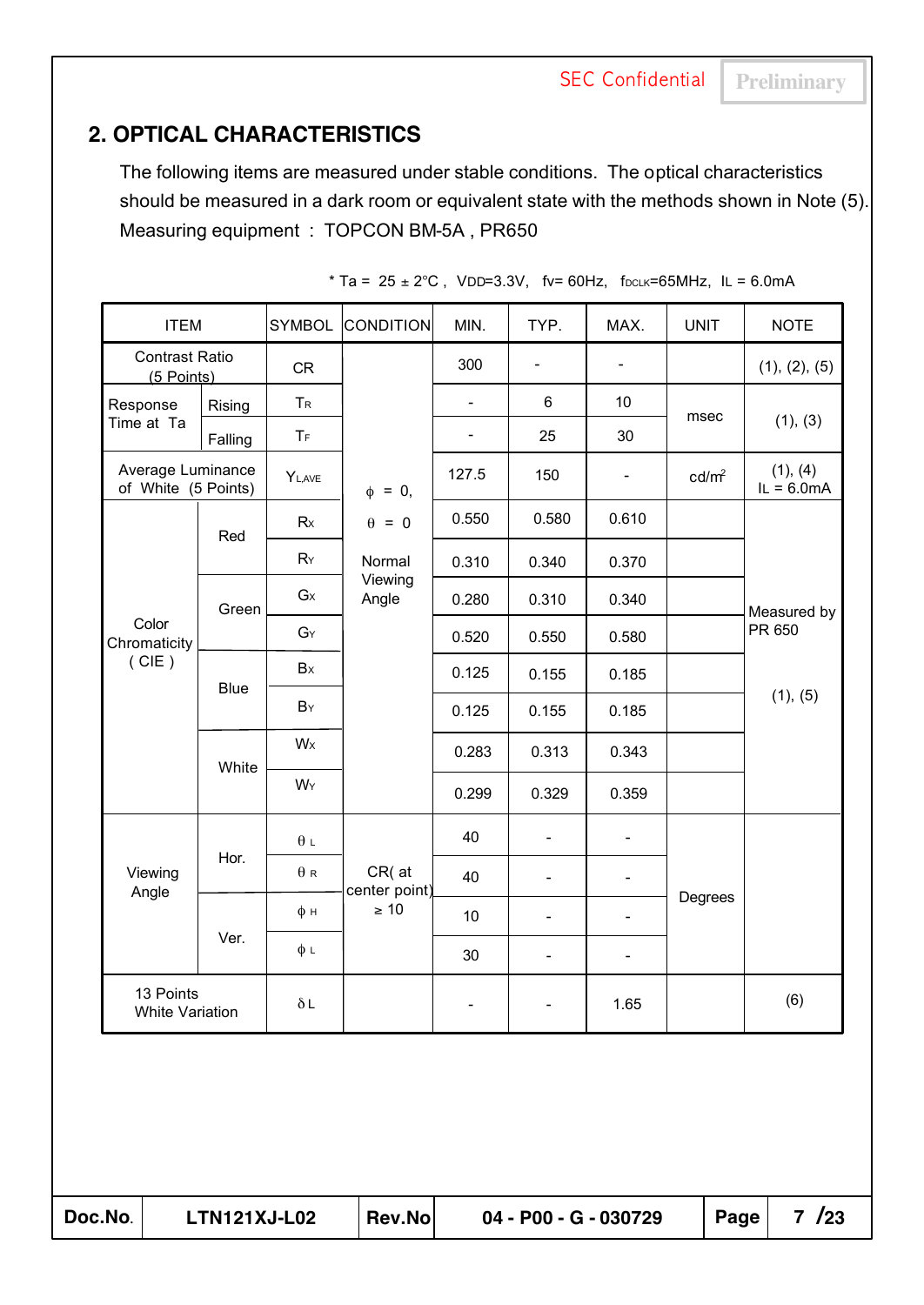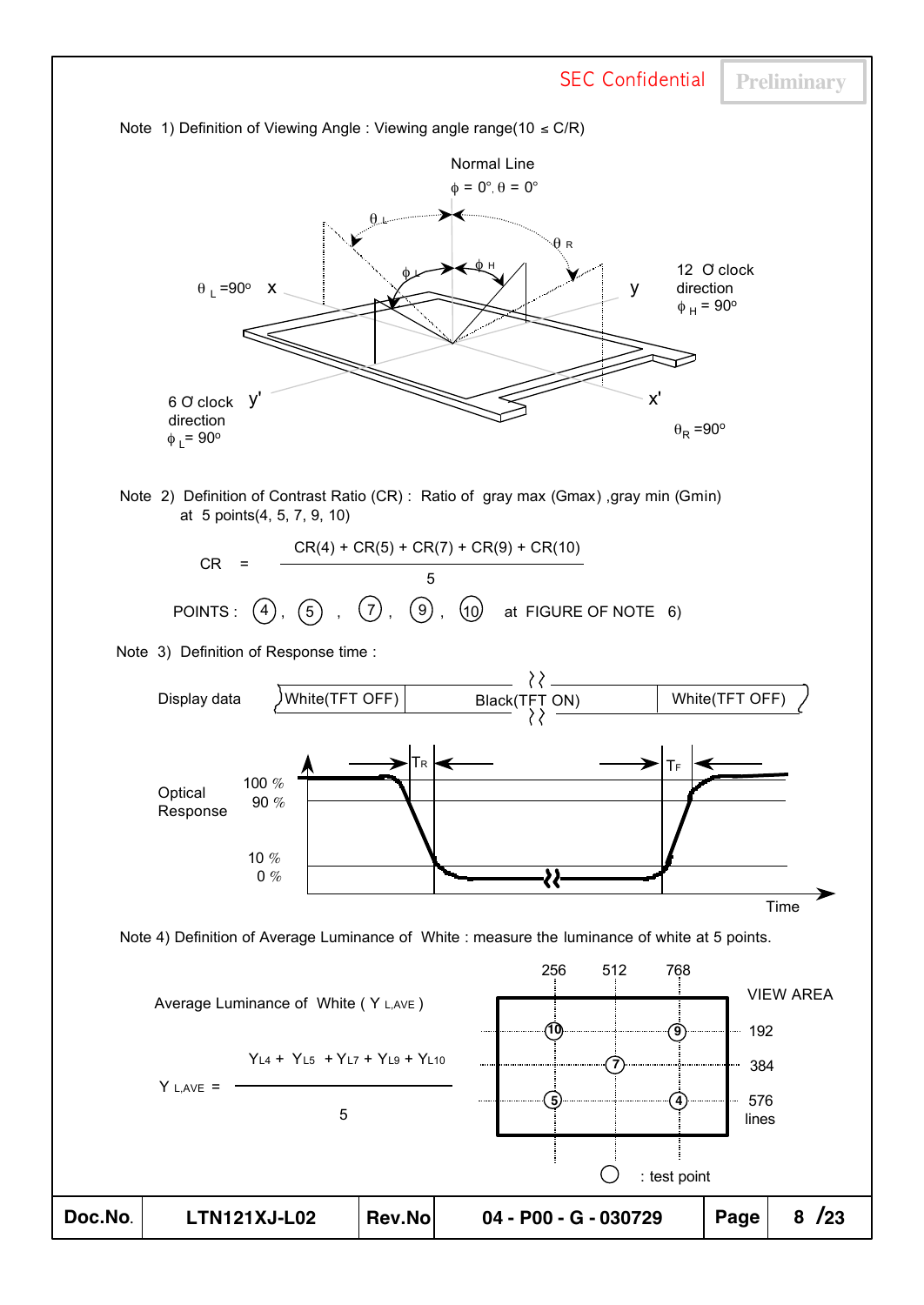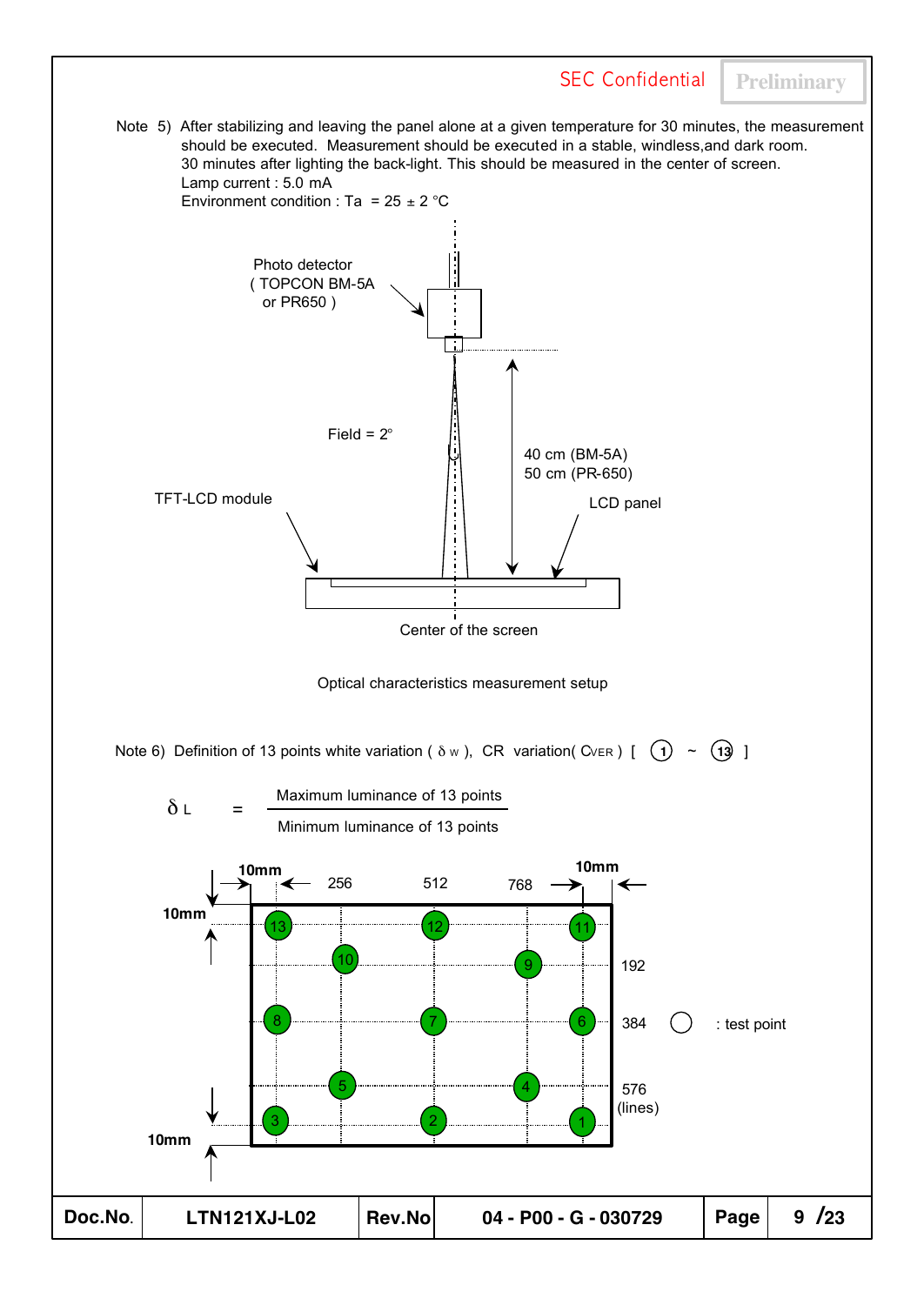## **3. ELECTRICAL CHARACTERISTICS**

## 3.1 TFT LCD MODULE

| <b>ITEM</b>                                   |        | <b>SYMBOL</b>         | <b>MIN</b>               | <b>TYP</b> | <b>MAX</b>               | <b>UNIT</b> | <b>NOTE</b> |
|-----------------------------------------------|--------|-----------------------|--------------------------|------------|--------------------------|-------------|-------------|
| Voltage of Power Supply                       |        | <b>V<sub>DD</sub></b> | 3.0                      | 3.3        | 3.6                      | $\vee$      |             |
| Differential Input                            | High   | V <sub>IH</sub>       | $\overline{\phantom{a}}$ |            | $+100$                   | mV          |             |
| Voltage for LVDS<br><b>Receiver Threshold</b> | Low    | VĩL                   | $-100$                   |            | -                        | mV          | (1)         |
| <b>Vsync Frequency</b>                        |        | fv                    | $\overline{\phantom{a}}$ | 60         |                          | Hz          |             |
| <b>Hsync Frequency</b>                        |        | $f_H$                 | $\overline{\phantom{a}}$ | 48.2       |                          | <b>KHz</b>  |             |
| Main Frequency                                |        | f <sub>DCLK</sub>     | $\overline{\phantom{a}}$ | 65         | $\overline{\phantom{0}}$ | <b>MHz</b>  |             |
| <b>Rush Current</b>                           |        | <b>RUSH</b>           |                          |            | 1.5                      | A           | (4)         |
|                                               | White  |                       | $\overline{\phantom{a}}$ | 265        |                          | mA          | (2),(3)     |
| Current of<br>Power Supply                    | Mosaic | I <sub>DD</sub>       | $\overline{\phantom{a}}$ | 280        | $\overline{\phantom{0}}$ | mA          | (2),(3)     |
|                                               | Max.   |                       |                          | 340        | 360                      | mA          | (2),(3)     |

Note (1) Condition : VCM=+1.2V(Common mode Voltage)

(2)  $f_v=60Hz$ ,  $f_{DCLK} = 65MHz$ ,  $Vdd = 3.3V$ , DC Current.

(3) Power dissipation check pattern

\*a) White Pattern **\*b**)Mosaic Pattern **\*b**)Mosaic Pattern

|         | <b>VIEW AREA</b>    |        | Display Brightest Gray Level<br>Display Darkest Gray Level |      |       |
|---------|---------------------|--------|------------------------------------------------------------|------|-------|
| Doc.No. | <b>LTN121XJ-L02</b> | Rev.No | 04 - P00 - G - 030729                                      | Page | 10/23 |

### Ta =  $25 \pm 2\%$ °C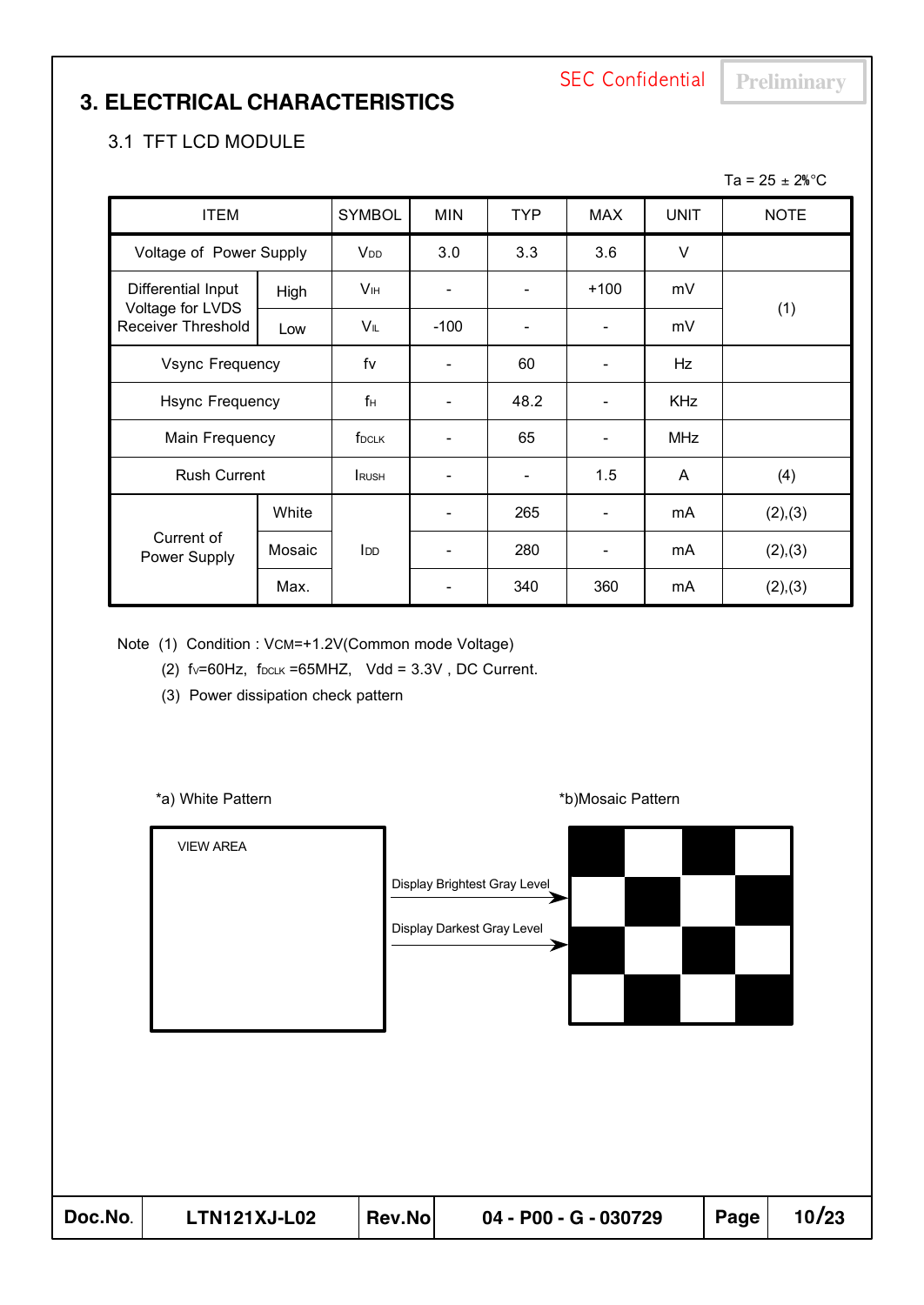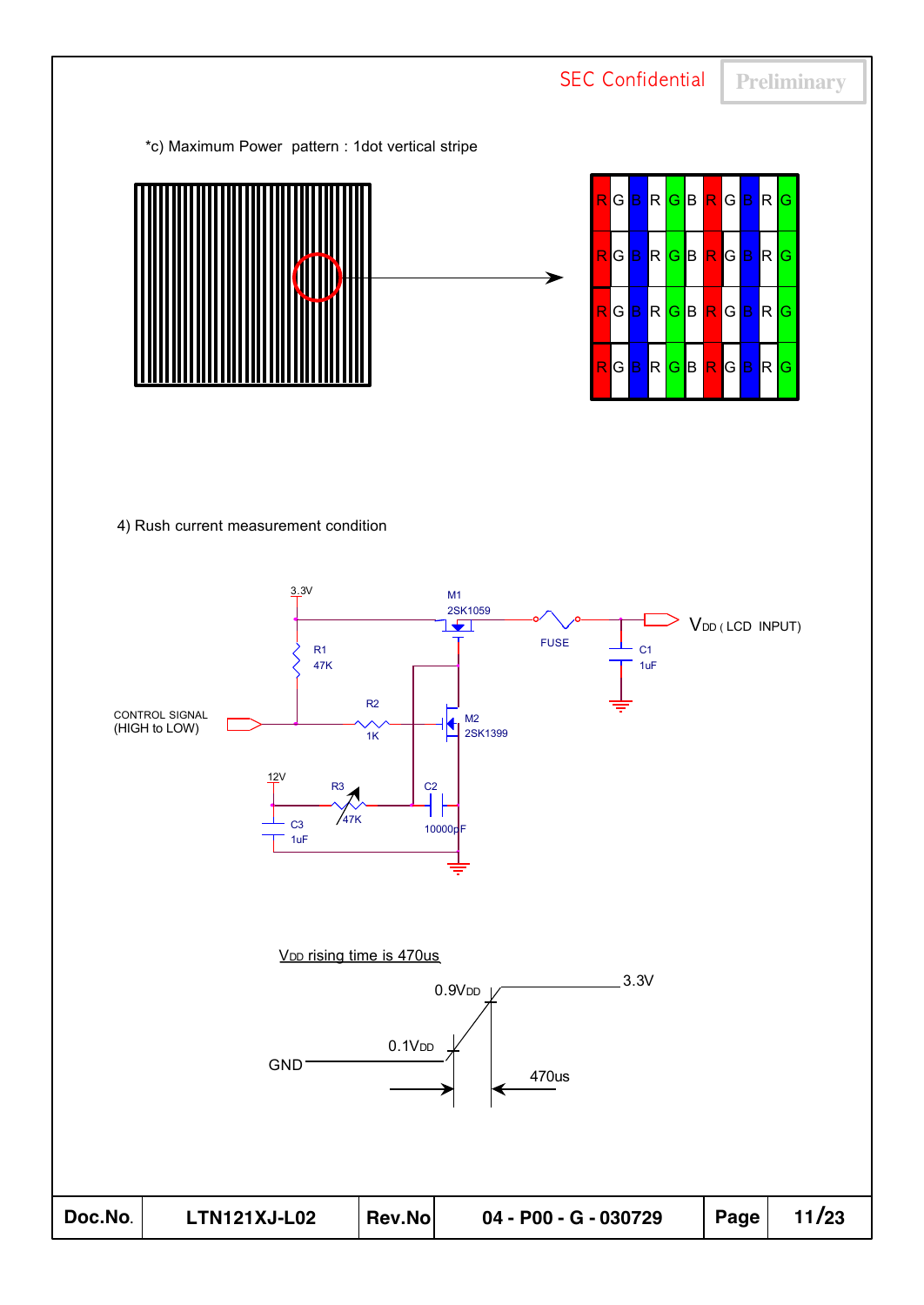### 3.2 BACKLIGHT UNIT

.

The back-light system is an edge - lighting type with a single CCFT ( Cold Cathode Fluorescent Tube ). The characteristics of a single lamp are shown in the following tables.

| <b>INVERTER:</b>    |                |            |            |                     |             | Ta = $25 \pm 2^{\circ}$ C |
|---------------------|----------------|------------|------------|---------------------|-------------|---------------------------|
| <b>ITEM</b>         | <b>SYMBOL</b>  | <b>MIN</b> | <b>TYP</b> | <b>MAX</b>          | <b>UNIT</b> | <b>NOTE</b>               |
| Lamp Current        | ΙL             | 3.0        | 6.0        | 6.5                 | mArms       | (1)                       |
| Lamp Voltage        | VL             |            | 565        |                     | Vms         | $L=6.0mA$                 |
| Frequency           | $f_L$          | 50         | 60         | 80                  | <b>KHz</b>  |                           |
| Power Consumption   | P <sub>L</sub> |            |            | 4.5                 | W           | (2)<br>$L=6.0mA$          |
| Operating Life Time | Hr             | 10,000     |            |                     | Hour        | (3)                       |
| Startup Voltage     | V <sub>s</sub> | -          |            | 1080 (25°C)         |             |                           |
|                     |                |            |            | 1300 $(0^{\circ}C)$ | Vms         |                           |

Note (1) Lamp current is measured with a high frequency current meter as shown below.



- (2) The value is calculated by  $I \cup X$  V<sub>L</sub> when inverter' s efficient is 85%. .
- (3) Life time (Hr) of a lamp can be defined as the time in which it continues to operate under the condition Ta =  $25 \pm 2^{\circ}$ C and I<sub>L</sub> = 5.0 mArms until one of the following event occurs.
	- 1. When the brightness becomes 50% or lower than it s original.
	- 2. When the Effective ignition length becomes 80% or lower than it s original value. (Effective ignition length is defined as an area that has less than 70% brightness compared to the brightness in the center point.)

| Doc.No. | <b>LTN121XJ-L02</b> | <b>Rev.Nol</b> | 04 - P00 - G - 030729 | Page | 12/23 |
|---------|---------------------|----------------|-----------------------|------|-------|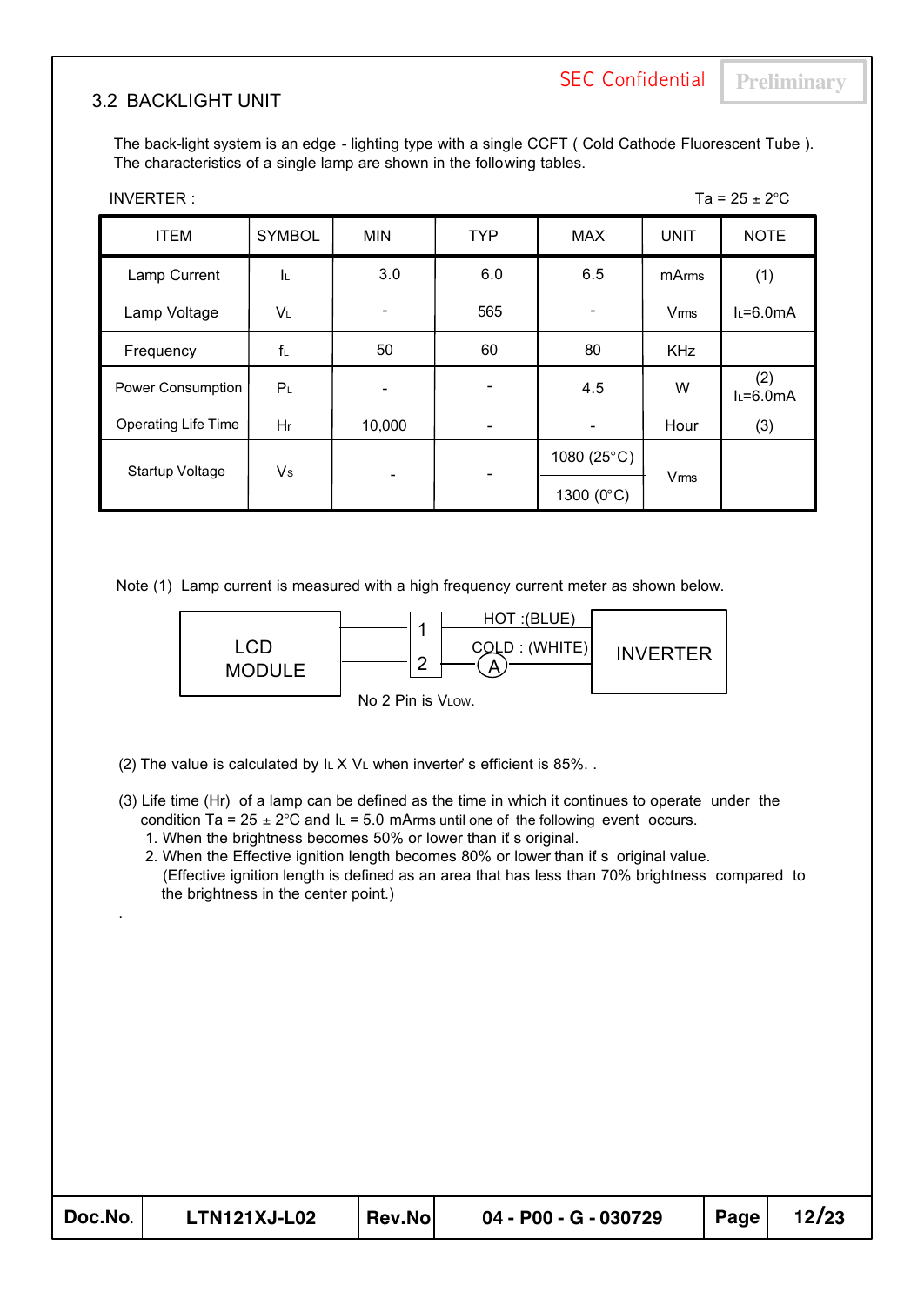**SEC Confidential Preliminary 4. BLOCK DIAGRAM** 4.1 TFT LCD MODULE Connector : HIROSE DF-19L20P-1H **User LVDS + G/A Integrated Connecto Timing Controller DF-19L-20P -1H Source Drive** 12.1 XGA **IC** TFT-LCD (MB. Panel) **DC-DC Gamma Converter Generator VCOM Generator** Л Video Signal Control Signal **Gate** VCOM **Drive IC** Gamma DVDD AVDD Von/Voff **Source PCB** 4.2 BACKLIGHT UNIT Connector : JST BHSR-02VS-01Reflector  $1$ , HOT (BLUE) LAMP COLD(WHITE) 2 Note) The output of the inverter may change according to the material of the reflector. **Doc.No. LTN121XJ-L02 Rev.No 04 - P00 - G - 030729 Page 13/23**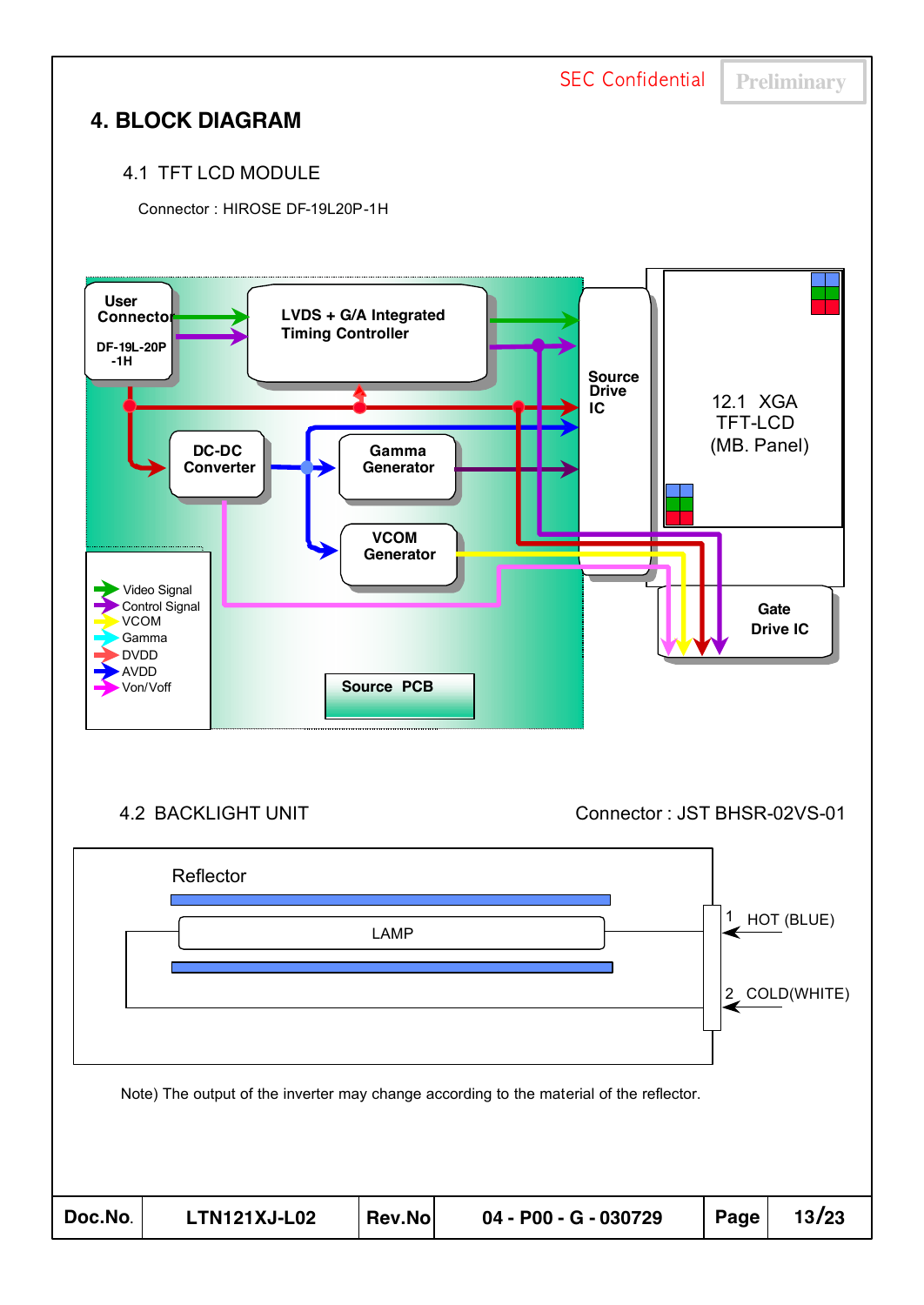## **5. INPUT TERMINAL PIN ASSIGNMENT**

**5.1. Input Signal & Power** (LVDS, Connector : HIROSE DF-19L-20P-1H)

| PIN NO         | <b>SYMBOL</b>    | <b>FUNCTION</b>                      | <b>POLARITY</b> | <b>REMARK</b>  |
|----------------|------------------|--------------------------------------|-----------------|----------------|
| 1              | <b>VSS</b>       | <b>GROUND</b>                        |                 |                |
| $\overline{2}$ | <b>VDD</b>       | POWER SUPPLY +3.3V                   |                 |                |
| 3              | <b>VDD</b>       | POWER SUPPLY +3.3V                   |                 |                |
| 4              | V EEDID          | DDC + 3.3V POWER                     |                 |                |
| 5              | <b>NC</b>        |                                      |                 |                |
| 6              | <b>CIK EEDID</b> | <b>DDC Clock</b>                     |                 |                |
| $\overline{7}$ | Data EEDID       | <b>DDC</b> Data                      |                 |                |
| 8              | RxIN0-           | LVDS Differential Data INPUT         | Negative        | R0~R5          |
| 9              | RxIN0+           | LVDS Differential Data INPUT         | Positive        | G <sub>0</sub> |
| 10             | <b>VSS</b>       | <b>GROUND</b>                        |                 |                |
| 11             | RxIN1-           | LVDS Differential Data INPUT         | Negative        | $G1 - G5$      |
| 12             | RxIN1+           | LVDS Differential Data INPUT         | Positive        | $B0 - B1$      |
| 13             | <b>VSS</b>       | <b>GROUND</b>                        |                 |                |
| 14             | RxIN2-           | LVDS Differential Data INPUT         | Negative        | $B2 - B5$      |
| 15             | RxIN2+           | LVDS Differential Data INPUT         | Positive        | HS, VS, DE     |
| 16             | <b>VSS</b>       | <b>GROUND</b>                        |                 |                |
| 17             | CIkIN-           | <b>LVDS Differential Clock INPUT</b> | Negative        |                |
| 18             | CIkIN+           | <b>LVDS Differential Clock INPUT</b> | Positive        |                |
| 19             | <b>VSS</b>       | <b>GROUND</b>                        |                 |                |
| 20             | <b>VSS</b>       | <b>GROUND</b>                        |                 |                |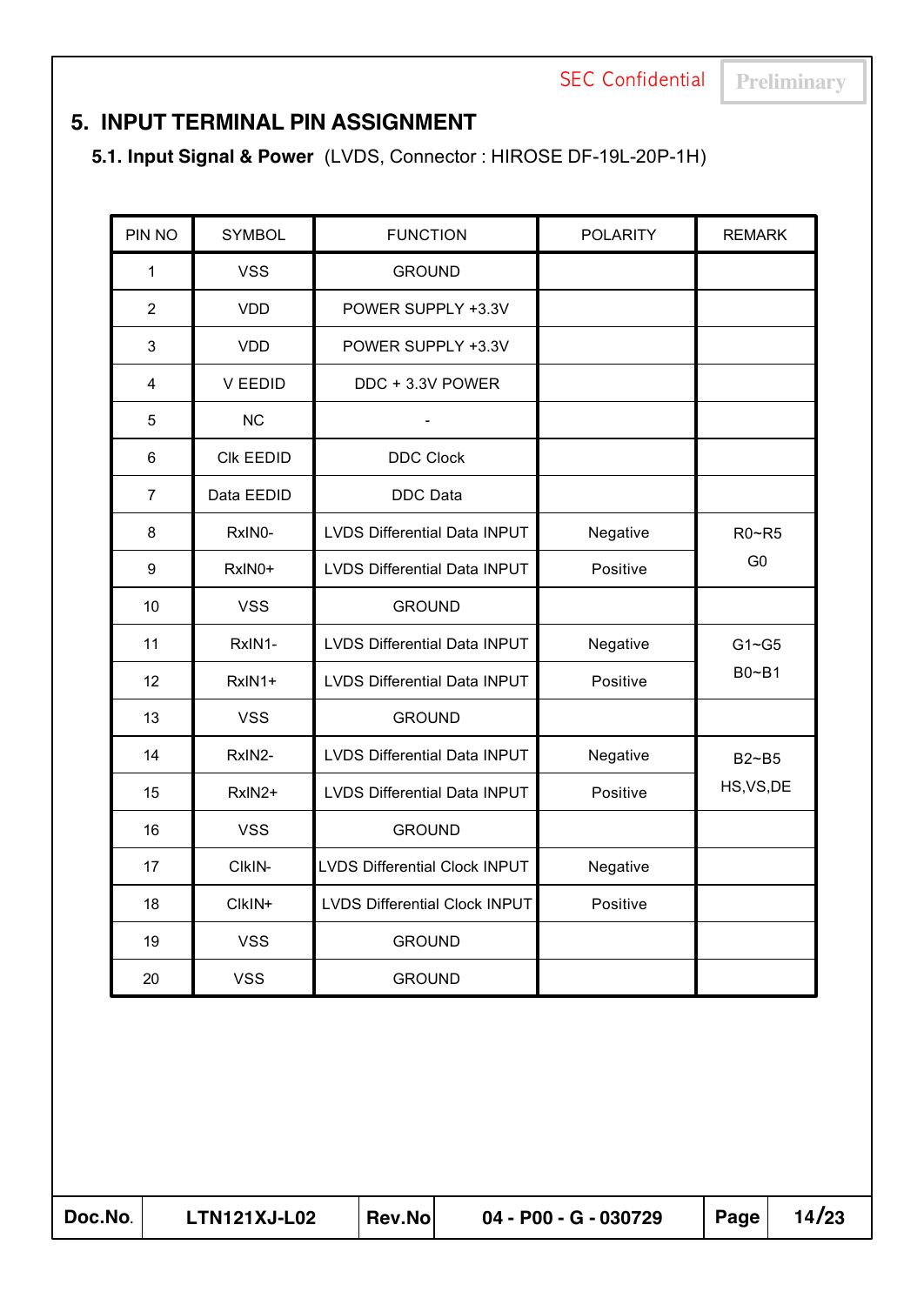| Pin No.        | Name              | <b>RGB Signal</b> | Pin No. | Name           | <b>RGB Signal</b> |
|----------------|-------------------|-------------------|---------|----------------|-------------------|
| 51             | TxIN <sub>0</sub> | R <sub>0</sub>    | 14      | TxIN14         | G <sub>5</sub>    |
| 52             | TxIN1             | R <sub>1</sub>    | 15      | TxIN15         | B <sub>0</sub>    |
| 54             | TxIN <sub>2</sub> | R <sub>2</sub>    | 19      | TxIN18         | <b>B1</b>         |
| 55             | TxIN3             | R <sub>3</sub>    | 20      | TxIN19         | <b>B2</b>         |
| 56             | TxIN4             | R <sub>4</sub>    | 22      | TxIN20         | B <sub>3</sub>    |
| 3              | TxIN6             | R <sub>5</sub>    | 23      | TxIN21         | <b>B4</b>         |
| $\overline{4}$ | TxIN7             | G <sub>0</sub>    | 24      | TxIN22         | <b>B5</b>         |
| $\,6$          | TxIN8             | G <sub>1</sub>    | 27      | TxIN24         | Hsync             |
| $\overline{7}$ | TxIN9             | G <sub>2</sub>    | 28      | TxIN25         | Vsync             |
| 11             | TxIN12            | G <sub>3</sub>    | 30      | TxIN26         | DE                |
| 12             | TxIN13            | G4                | 31      | <b>TxCLKIN</b> | Clock             |

### **5.2 LVDS Interface : Transmitter DS90CF383 or Compatible**

### **FLAT LINK INTERFACE**

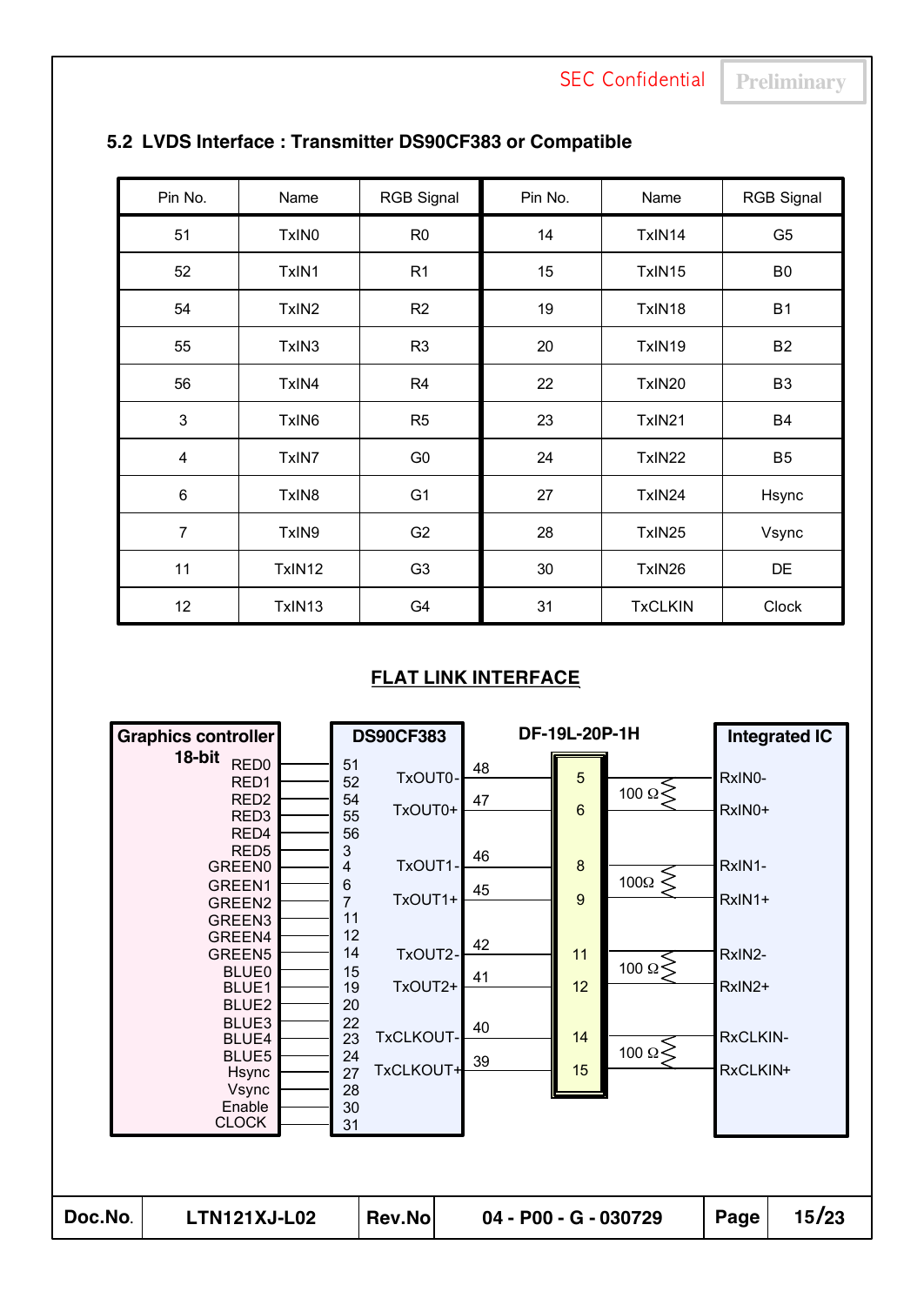### **5.3 BACK LIGHT UNIT**

### Connector : JST BHSR - 02VS -1 Mating Connector : JST SM02B-BHSS-1

| Pin NO.        | Symbol      | Color        | Function            |
|----------------|-------------|--------------|---------------------|
|                | HOT         | TBD          | <b>High Voltage</b> |
| $\overline{2}$ | <b>COLD</b> | <b>WHITE</b> | Low Voltage         |

### **5.4 Timing Diagrams of LVDS For Transmission**

**Doc.No. LTN121XJ-L02 Rev.No 04 - P00 - G - 030729 Page 16/23 RxOUT20**  $\mathbb{X}$  **RxOUT19**  $\mathbb{X}$  **RxOUT18**  $\mathbb{X}$  **RxOUT17**  $\mathbb{X}$  **RxOUT16**  $\mathbb{X}$  **RxOUT14 RxOUT13 RxOUT12 RxOUT11 RxOUT10 RxOUT9 RxOUT8 RxOUT7 RxOUT6 RxOUT5 RxOUT4 RxOUT3 RxOUT2 RxOUT1 RxOUT0 T T/7 Vsync Hsync B5 B4 B3 B2 B1 B0 G5 G4 G3 G2 G1 G0 R4 R5 R2 R1 R0 TxCLK OUT RxCLK IN Rx IN1 RxIN0 Rx IN2 DE R3**

LVDS Receiver : LXD01812(including I/F IC)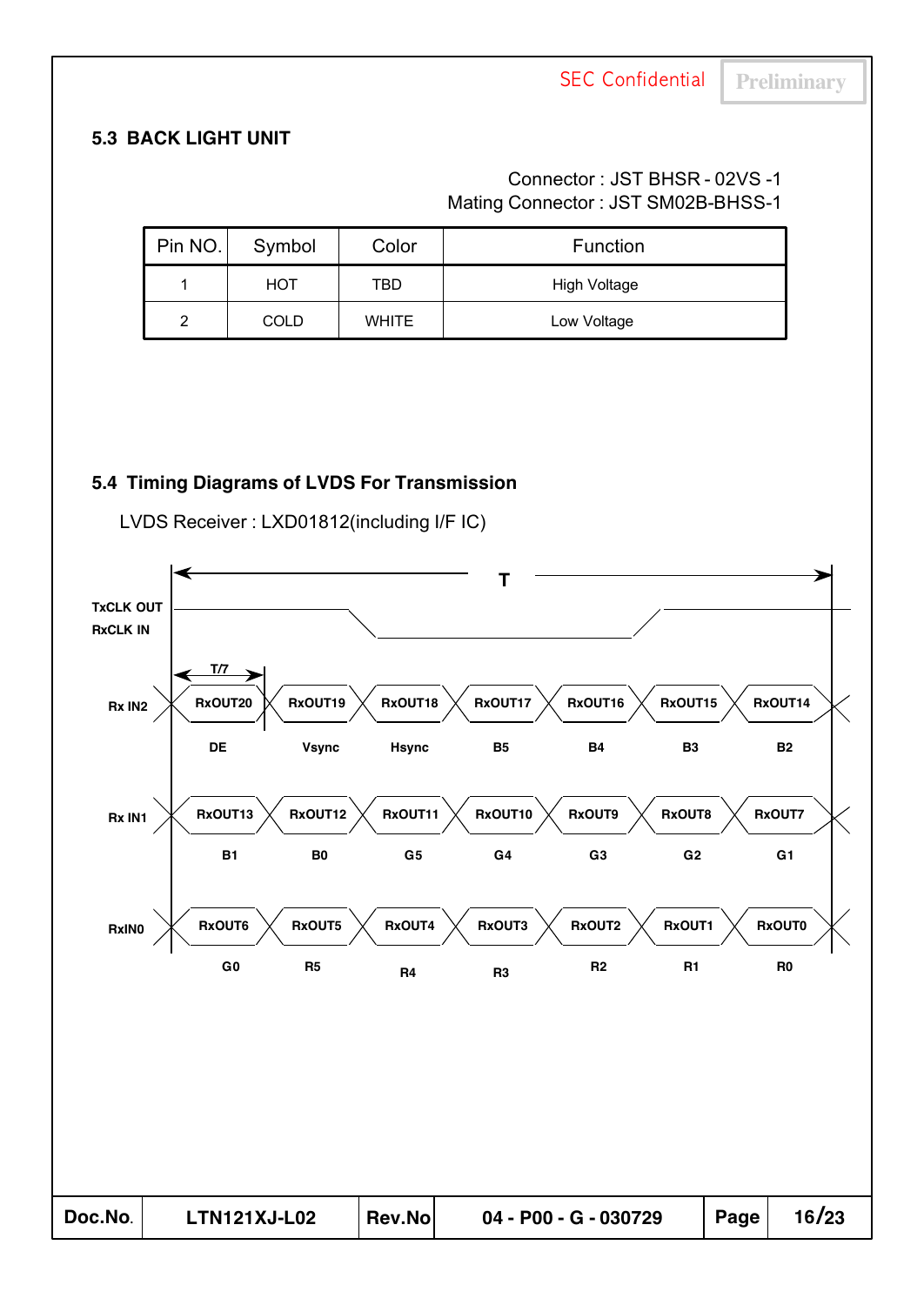## **5.5 Input Signal,Basic Display Colors and Gray Scale of Each Colors**

|              |                                                                                      |                                           |                |                |                |                |                |                      |                      | DATA SIGNAL    |                |                |                |              |                       |                |                     |              |                      | GRAY                     |
|--------------|--------------------------------------------------------------------------------------|-------------------------------------------|----------------|----------------|----------------|----------------|----------------|----------------------|----------------------|----------------|----------------|----------------|----------------|--------------|-----------------------|----------------|---------------------|--------------|----------------------|--------------------------|
| COLOR        | <b>DISPLAY</b>                                                                       | <b>BLUE</b><br><b>RED</b><br><b>GREEN</b> |                |                | <b>SCALE</b>   |                |                |                      |                      |                |                |                |                |              |                       |                |                     |              |                      |                          |
|              |                                                                                      | R <sub>0</sub>                            | R <sub>1</sub> | R <sub>2</sub> | R <sub>3</sub> | R <sub>4</sub> | R <sub>5</sub> | G <sub>0</sub>       | G <sub>1</sub>       | G <sub>2</sub> | G <sub>3</sub> | G <sub>4</sub> | G <sub>5</sub> | <b>B0</b>    | B <sub>1</sub>        | B <sub>2</sub> | B <sub>3</sub>      | <b>B4</b>    | <b>B5</b>            | LEVEL                    |
|              | <b>BLACK</b>                                                                         | 0                                         | 0              | $\mathbf 0$    | $\mathbf 0$    | $\Omega$       | $\mathbf{0}$   | $\mathbf{0}$         | $\mathbf{0}$         | $\mathbf{0}$   | 0              | 0              | $\mathbf 0$    | 0            | 0                     | $\mathbf 0$    | $\mathbf{0}$        | $\Omega$     | 0                    | $\blacksquare$           |
|              | <b>BLUE</b>                                                                          | 0                                         | 0              | 0              | $\Omega$       | $\Omega$       | 0              | 0                    | 0                    | 0              | 0              | 0              | 0              | 1            | 1                     | $\mathbf 1$    | 1                   | 1            | 1                    | $\overline{\phantom{a}}$ |
|              | GREEN                                                                                | 0                                         | 0              | $\mathbf 0$    | $\mathbf 0$    | 0              | 0              | 1                    | $\mathbf{1}$         | 1              | $\mathbf{1}$   | 1              | 1              | 0            | 0                     | 0              | 0                   | 0            | 0                    | $\blacksquare$           |
| <b>BASIC</b> | <b>CYAN</b>                                                                          | 0                                         | 0              | 0              | $\Omega$       | $\Omega$       | $\Omega$       | 1                    | $\mathbf{1}$         | $\mathbf{1}$   | 1              | $\mathbf{1}$   | 1              | $\mathbf{1}$ | 1                     | $\mathbf{1}$   | $\mathbf{1}$        | 1            | $\mathbf{1}$         | $\overline{\phantom{a}}$ |
| COLOR        | <b>RED</b>                                                                           | 1                                         | 1              | 1              | 1              | $\mathbf 1$    | 1              | $\Omega$             | 0                    | $\mathbf{0}$   | 0              | 0              | 0              | 0            | $\mathbf{0}$          | 0              | 0                   | 0            | 0                    | $\qquad \qquad -$        |
|              | <b>MAGENTA</b>                                                                       | 1                                         | 1              | 1              | 1              | 1              | 1              | 0                    | 0                    | 0              | 0              | 0              | 0              | 1            | 1                     | 1              | 1                   | 1            | 1                    | $\overline{\phantom{a}}$ |
|              | <b>YELLOW</b>                                                                        | 1                                         | 1              | 1              | 1              | $\mathbf 1$    | 1              | 1                    | $\mathbf{1}$         | 1              | 1              | 1              | 1              | 0            | 0                     | 0              | 0                   | 0            | 0                    | $\overline{\phantom{a}}$ |
|              | WHITE                                                                                | $\mathbf{1}$                              | $\mathbf 1$    | 1              | 1              | 1              | $\mathbf{1}$   | 1                    | $\mathbf{1}$         | $\mathbf{1}$   | 1              | 1              | $\mathbf{1}$   | 1            | 1                     | $\mathbf{1}$   | $\mathbf{1}$        | 1            | $\mathbf{1}$         | $\overline{\phantom{a}}$ |
|              | <b>BLACK</b>                                                                         | 0                                         | 0              | 0              | $\mathbf 0$    | $\Omega$       | 0              | $\Omega$             | 0                    | $\mathbf{0}$   | 0              | 0              | 0              | 0            | $\mathbf{0}$          | 0              | 0                   | 0            | 0                    | R <sub>0</sub>           |
|              | <b>DARK</b>                                                                          | 1                                         | 0              | 0              | $\Omega$       | $\Omega$       | 0              | $\Omega$             | 0                    | $\mathbf{0}$   | 0              | 0              | 0              | 0            | 0                     | 0              | 0                   | 0            | 0                    | R <sub>1</sub>           |
| GRAY         | ↑                                                                                    | 0                                         | 1              | $\mathbf 0$    | $\mathbf 0$    | 0              | 0              | 0                    | $\mathbf 0$          | $\mathbf 0$    | 0              | 0              | 0              | 0            | 0                     | 0              | 0                   | 0            | 0                    | R <sub>2</sub>           |
| <b>SCALE</b> |                                                                                      |                                           |                | t              | t              | ċ              | $\ddot{\cdot}$ | t                    | ÷                    | ÷              | t              | ċ              | t              | t            | $\ddot{\cdot}$        | ċ              | ÷                   | ÷            | ÷                    | R3~R60                   |
| OF           |                                                                                      | ÷                                         |                | t              | $\ddot{\cdot}$ | t              | ÷              | ÷                    | $\ddot{\cdot}$       | ÷              | t.             | ÷              | t              | t            | ÷                     | ÷              | ÷                   | ÷            |                      |                          |
| <b>RED</b>   | J<br>LIGHT                                                                           | 1                                         | 0              | 1              | 1              | 1              | 1              | 0                    | 0                    | 0              | 0              | 0              | 0              | 0            | 0                     | 0              | 0                   | 0            | 0                    | R <sub>6</sub> 1         |
|              |                                                                                      | $\Omega$                                  | $\mathbf{1}$   | 1              | $\mathbf{1}$   | 1              | $\mathbf{1}$   | 0                    | $\Omega$             | $\mathbf 0$    | 0              | 0              | 0              | 0            | 0                     | 0              | 0                   | 0            | 0                    | R <sub>62</sub>          |
|              | <b>RED</b>                                                                           | $\mathbf{1}$                              | $\mathbf 1$    | 1              | $\mathbf 1$    | 1              | 1              | $\Omega$             | $\mathbf{0}$         | $\mathbf{0}$   | 0              | $\mathbf 0$    | 0              | $\Omega$     | 0                     | 0              | $\Omega$            | 0            | 0                    | R63                      |
|              | <b>BLACK</b>                                                                         | 0                                         | 0              | 0              | $\mathbf 0$    | 0              | 0              | 0                    | 0                    | $\mathbf 0$    | 0              | 0              | 0              | 0            | 0                     | 0              | 0                   | 0            | 0                    | G <sub>0</sub>           |
|              | <b>DARK</b>                                                                          | 0                                         | 0              | 0              | $\mathbf 0$    | $\Omega$       | 0              | 1                    | 0                    | $\mathbf{0}$   | 0              | 0              | 0              | $\Omega$     | 0                     | 0              | 0                   | 0            | 0                    | G <sub>1</sub>           |
| GRAY         | ↑                                                                                    | 0                                         | 0              | 0              | $\mathbf 0$    | $\mathbf 0$    | 0              | 0                    | 1                    | $\mathbf 0$    | 0              | 0              | 0              | 0            | 0                     | 0              | 0                   | 0            | 0                    | G <sub>2</sub>           |
| SCALE        |                                                                                      |                                           | t              | ÷              | ċ              | ċ              | ÷              | ÷                    | ÷                    | ÷              | ÷              | ÷              | $\ddot{\cdot}$ | ċ            | ÷                     | ÷              | ÷                   | ÷            | t                    | $G3 - G60$               |
| OF           |                                                                                      | t                                         | ٠              | t              | ÷              | t              | $\ddot{\cdot}$ | t                    | $\ddot{\cdot}$       | ÷              | t              |                | t              | t            | $\ddot{\phantom{a}}$  | t              | ÷                   | t            | $\cdot$              |                          |
| <b>GREEN</b> | J<br>LIGHT                                                                           | 0                                         | 0              | 0              | $\mathbf 0$    | $\pmb{0}$      | 0              | $\mathbf{1}$         | 0                    | $\mathbf{1}$   | $\mathbf{1}$   | $\mathbf{1}$   | 1              | 0            | 0                     | 0              | 0                   | 0            | $\mathbf 0$          | G 6 1                    |
|              |                                                                                      | $\Omega$                                  | 0              | 0              | 0              | $\mathbf 0$    | 0              | $\mathbf 0$          | $\mathbf{1}$         | $\mathbf{1}$   | 1              | $\mathbf{1}$   | 1              | $\mathbf 0$  | $\mathbf 0$           | $\mathbf 0$    | $\mathbf 0$         | 0            | $\mathbf 0$          | G 6 2                    |
|              | <b>GREEN</b>                                                                         | $\overline{0}$                            | $\mathbf{0}$   | $\mathbf 0$    | $\mathbf 0$    | 0              | $\mathsf 0$    | $\mathbf{1}$         | $\mathbf{1}$         | $\mathbf{1}$   | $\mathbf{1}$   | $\mathbf{1}$   | $\mathbf{1}$   | $\mathsf 0$  | 0                     | $\mathbf 0$    | $\mathsf{O}\xspace$ | $\mathbf 0$  | $\mathbf 0$          | G 6 3                    |
|              | BLACK                                                                                | 0                                         | 0              | 0              | 0              | 0              | 0              | 0                    | 0                    | 0              | 0              | 0              | 0              | 0            | 0                     | 0              | 0                   | 0            | 0                    | B <sub>0</sub>           |
|              | DARK                                                                                 | 0                                         | 0              | 0              | 0              | 0              | 0              | 0                    | 0                    | 0              | 0              | 0              | 0              | $\mathbf{1}$ | 0                     | 0              | 0                   | 0            | 0                    | B 1                      |
| GRAY         | ↑                                                                                    | 0                                         | 0              | 0              | 0              | 0              | 0              | 0                    | 0                    | 0              | 0              | 0              | 0              | 0            | $\mathbf{1}$          | 0              | 0                   | 0            | 0                    | B 2                      |
| <b>SCALE</b> |                                                                                      |                                           |                | ÷              | $\ddot{\cdot}$ | $\ddot{\cdot}$ | $\ddot{\cdot}$ | $\vdots$             | ÷                    | ÷              |                | ÷              | $\ddot{\cdot}$ |              |                       | $\vdots$       | ÷                   | ÷            | $\ddot{\phantom{a}}$ | $B3 - B60$               |
| O F          |                                                                                      | ÷                                         |                | ÷              | $\ddot{\cdot}$ | ÷              | $\ddot{\cdot}$ | $\ddot{\phantom{a}}$ | $\ddot{\phantom{a}}$ | ÷              | ÷              | ÷              | ÷              | ÷            | ÷                     | ÷              | ÷                   | ÷            |                      |                          |
| BLUE         | ↓<br>LIGHT                                                                           | 0                                         | 0              | 0              | $\pmb{0}$      | 0              | 0              | 0                    | 0                    | 0              | 0              | 0              | 0              | $\mathbf{1}$ | 0                     | $\mathbf{1}$   | $\mathbf{1}$        | $\mathbf{1}$ | 1                    | B 6 1                    |
|              |                                                                                      | $\mathbf 0$                               | 0              | 0              | $\pmb{0}$      | $\pmb{0}$      | 0              | $\pmb{0}$            | 0                    | 0              | 0              | 0              | 0              | 0            | $\mathbf{1}$          | $\mathbf{1}$   | $\mathbf{1}$        | $\mathbf{1}$ | 1                    | B 6 2                    |
|              | BLUE                                                                                 | 0                                         | 0              | 0              | $\pmb{0}$      | $\pmb{0}$      | $\mathsf 0$    | $\mathsf 0$          | 0                    | 0              | 0              | 0              | 0              | $\mathbf{1}$ | $\mathbf{1}$          | $\mathbf{1}$   | $\mathbf{1}$        | $\mathbf{1}$ | $\mathbf{1}$         | <b>B63</b>               |
|              | <b>Note</b>                                                                          |                                           |                |                |                |                |                |                      |                      |                |                |                |                |              |                       |                |                     |              |                      |                          |
|              | (1) Definition of Gray: Rn: Red Gray, Gn: Green Gray, Bn: Blue Gray (n = Gray level) |                                           |                |                |                |                |                |                      |                      |                |                |                |                |              |                       |                |                     |              |                      |                          |
|              | (2) Input Signal : $0 = Low$ level voltage, $1 = High$ level voltage                 |                                           |                |                |                |                |                |                      |                      |                |                |                |                |              |                       |                |                     |              |                      |                          |
|              |                                                                                      |                                           |                |                |                |                |                |                      |                      |                |                |                |                |              |                       |                |                     |              |                      |                          |
| Doc.No.      |                                                                                      | <b>LTN121XJ-L02</b>                       |                |                |                |                |                | Rev.No               |                      |                |                |                |                |              | 04 - P00 - G - 030729 |                |                     | Page         |                      | 17/23                    |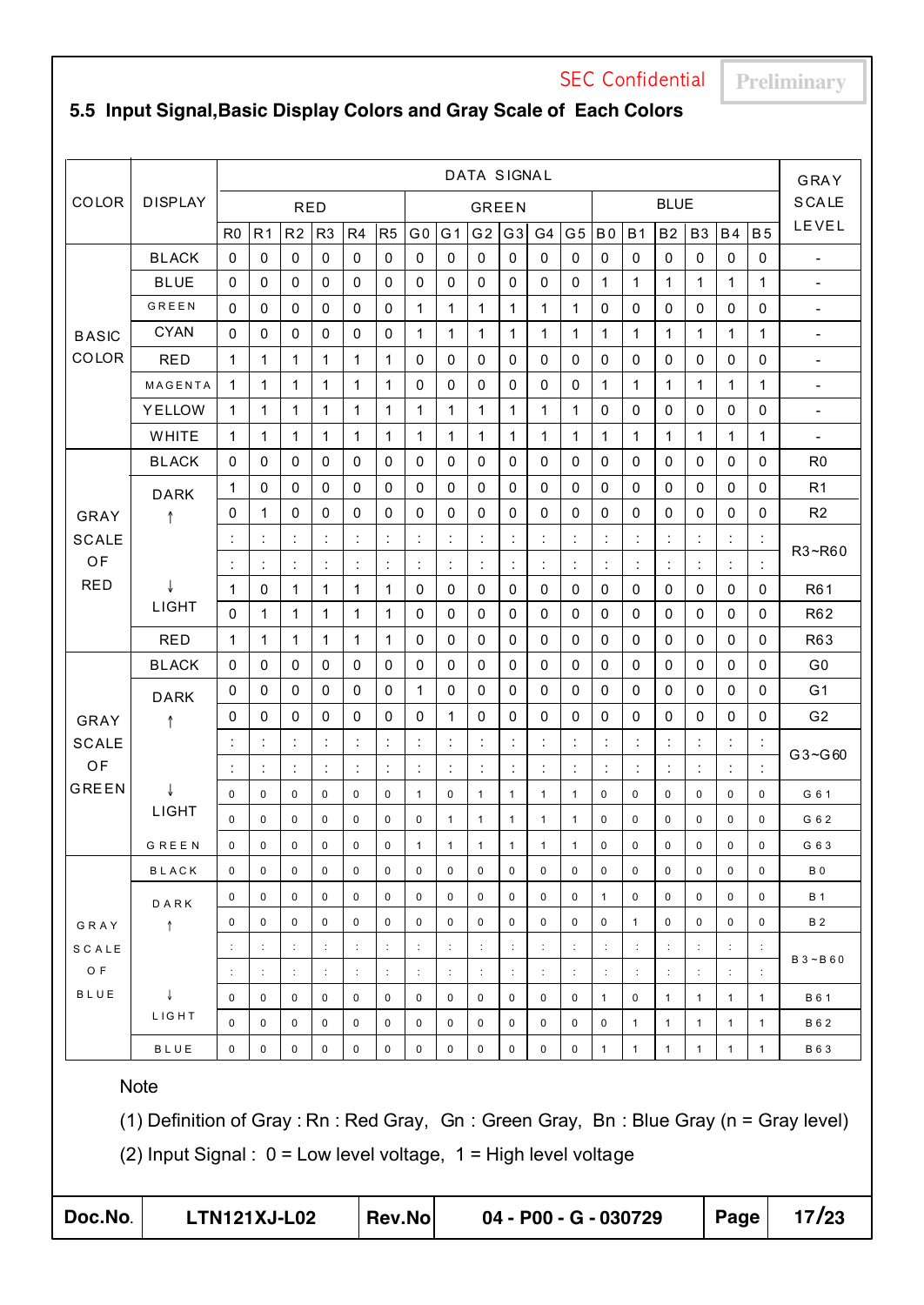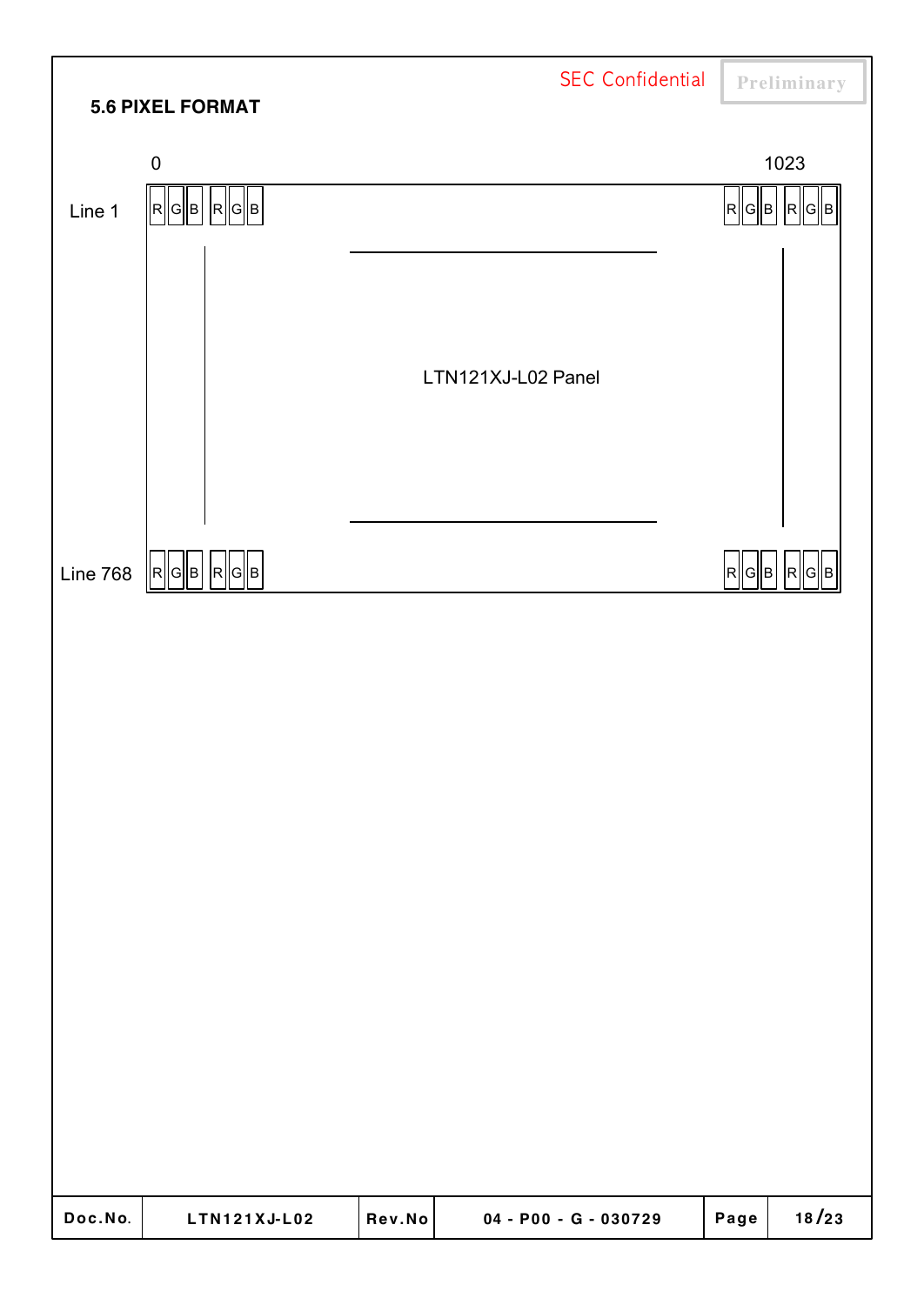## **6. INTERFACE TIMING**

### 6.1 Timing Parameters

| Signal                                   | Item           | Symbol     | <b>MIN</b> | <b>TYP</b> | MAX  | Unit   | <b>Note</b> |
|------------------------------------------|----------------|------------|------------|------------|------|--------|-------------|
| Frame Frequency                          | Cycle          | $\sqrt{ }$ | 772        | 806        | 1000 | lines  |             |
| <b>Vertical Active</b><br>Display Term   | Display Period | $J_D$      |            | 768        | -    | lines  |             |
| One Line<br><b>Scanning Time</b>         | Cycle          | Т          | 1072       | 1344       | 1500 | clocks |             |
| <b>Horizontal Active</b><br>Display Term | Display Period | 正          |            | 1024       | -    | clocks |             |

### 6.2 Timing diagrams of interface signal

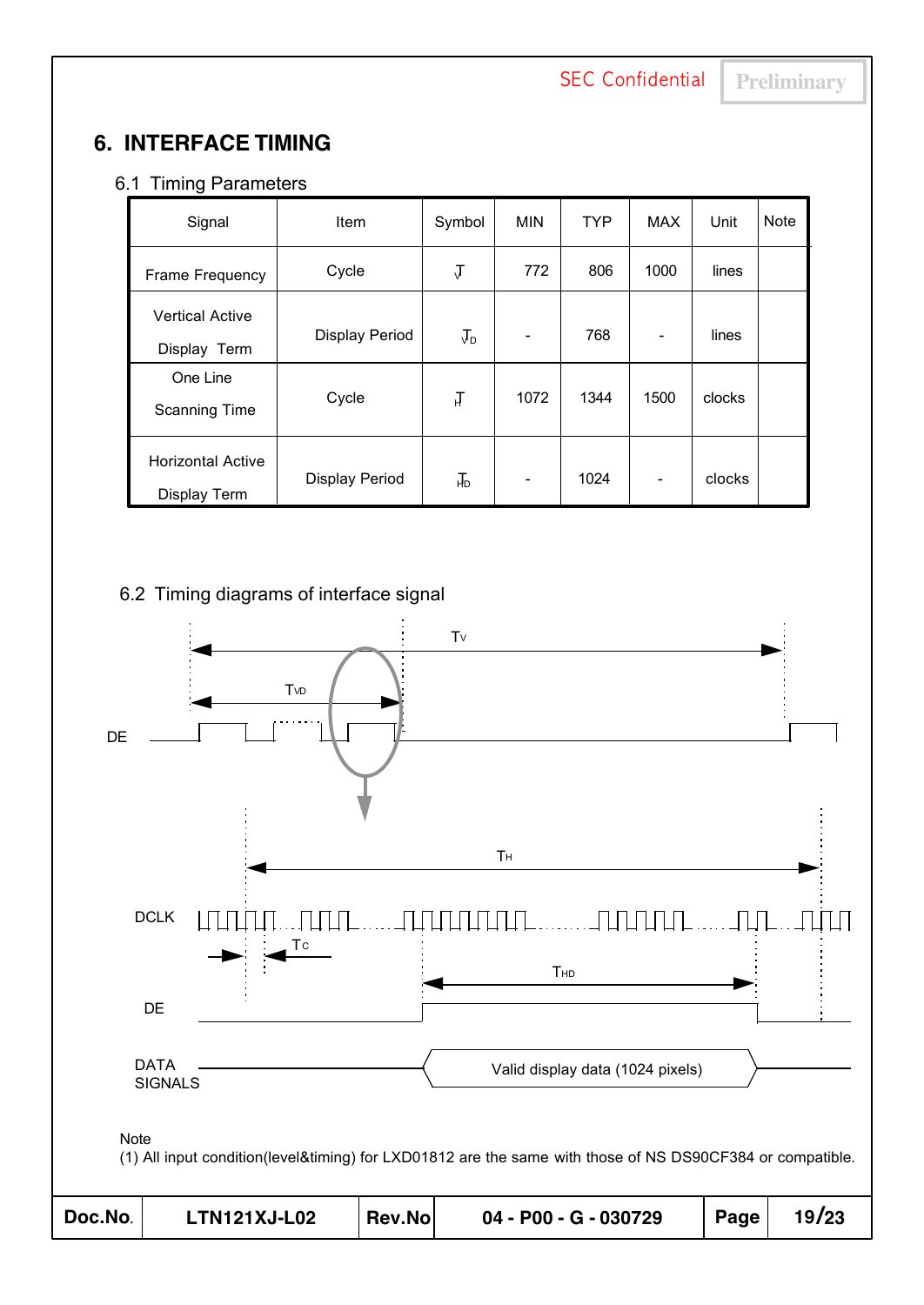### 6.3 Power ON/OFF Sequence

: To prevent a latch-up or DC operation of the LCD module, the power on/off sequence should be as the diagram below.

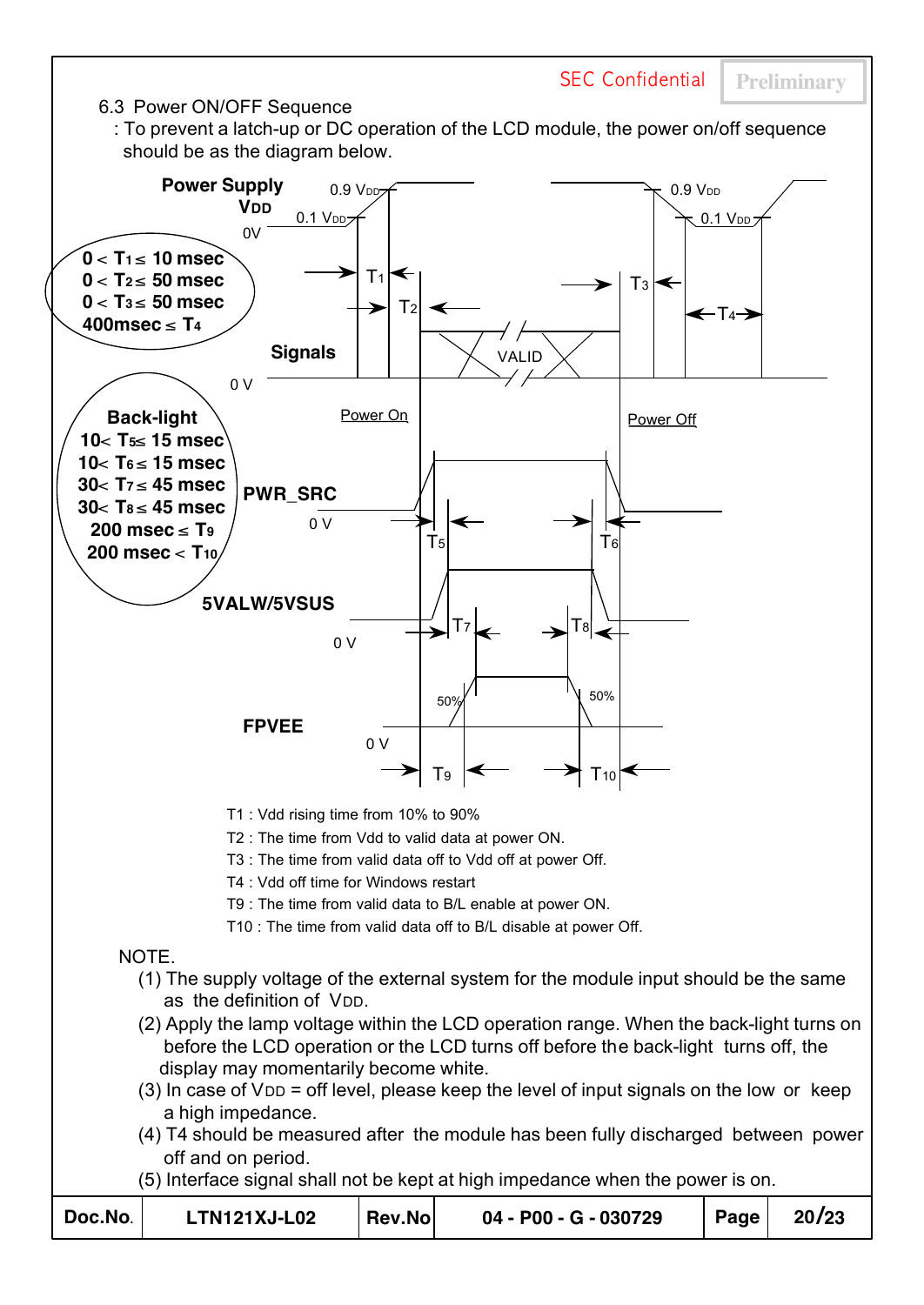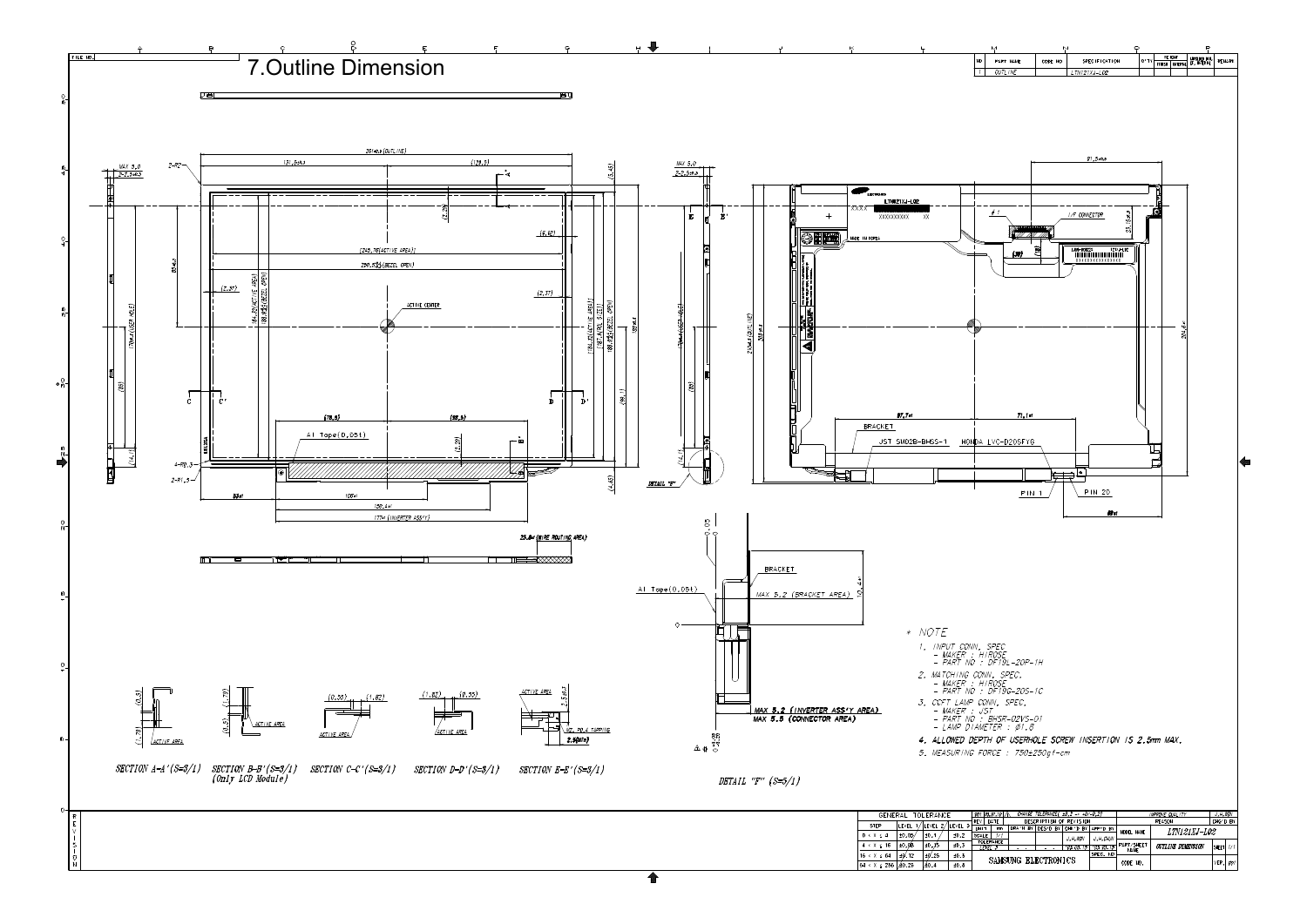# **8. GENERAL PRECAUTIONS** SEC Confidential Preliminary

### 1. Handling

- (a) When the module is assembled, It should be attached to the system firmly using every mounting holes. Be careful not to twist and bend the modules.
- (b) Refrain from strong mechanical shock and / or any force to the module. In addition to damage, this may cause improper operation or damage to the module and CCFT back-light.
- (c) Note that polarizers are very fragile and could be easily damaged. Do not press or scratch the surface harder than a HB pencil lead.
- (d) Wipe off water droplets or oil immediately. If you leave the droplets for a long time, Staining and discoloration may occur.
- (e) If the surface of the polarizer is dirty, clean it using some absorbent cotton or soft cloth.
- (f) The desirable cleaners are water, IPA(Isoprophyl Alcohol) or Hexane. Do not use Ketone type materials(ex. Acetone), Ethyl alcohol, Toluene, Ethyl acid or Methyl chloride. It might permanent damage to the polarizer due to chemical reaction.
- (g) If the liquid crystal material leaks from the panel, it should be kept away from the eyes or mouth . In case of contact with hands, legs or clothes, it must be washed away thoroughly with soap.
- (h) Protect the module from static , it may cause damage to the C-MOS Gate Array IC.
- (i) Use fingerstalls with soft gloves in order to keep display clean during the incoming inspection and assembly process.
- (j) Do not disassemble the module.
- (k) Do not pull or fold the lamp wire.
- (l) Do not adjust the variable resistor which is located on the back side.
- (m) Protection film for polarizer on the module shall be slowly peeled off just before use so that the electrostatic charge can be minimized.
- (n) Pins of I/F connector shall not be touched directly with bare hands.

| Doc.No. | <b>LTN121XJ-L02</b> | Rev.No | 04 - P00 - G - 030729 | $ $ Page | 22/23 |
|---------|---------------------|--------|-----------------------|----------|-------|